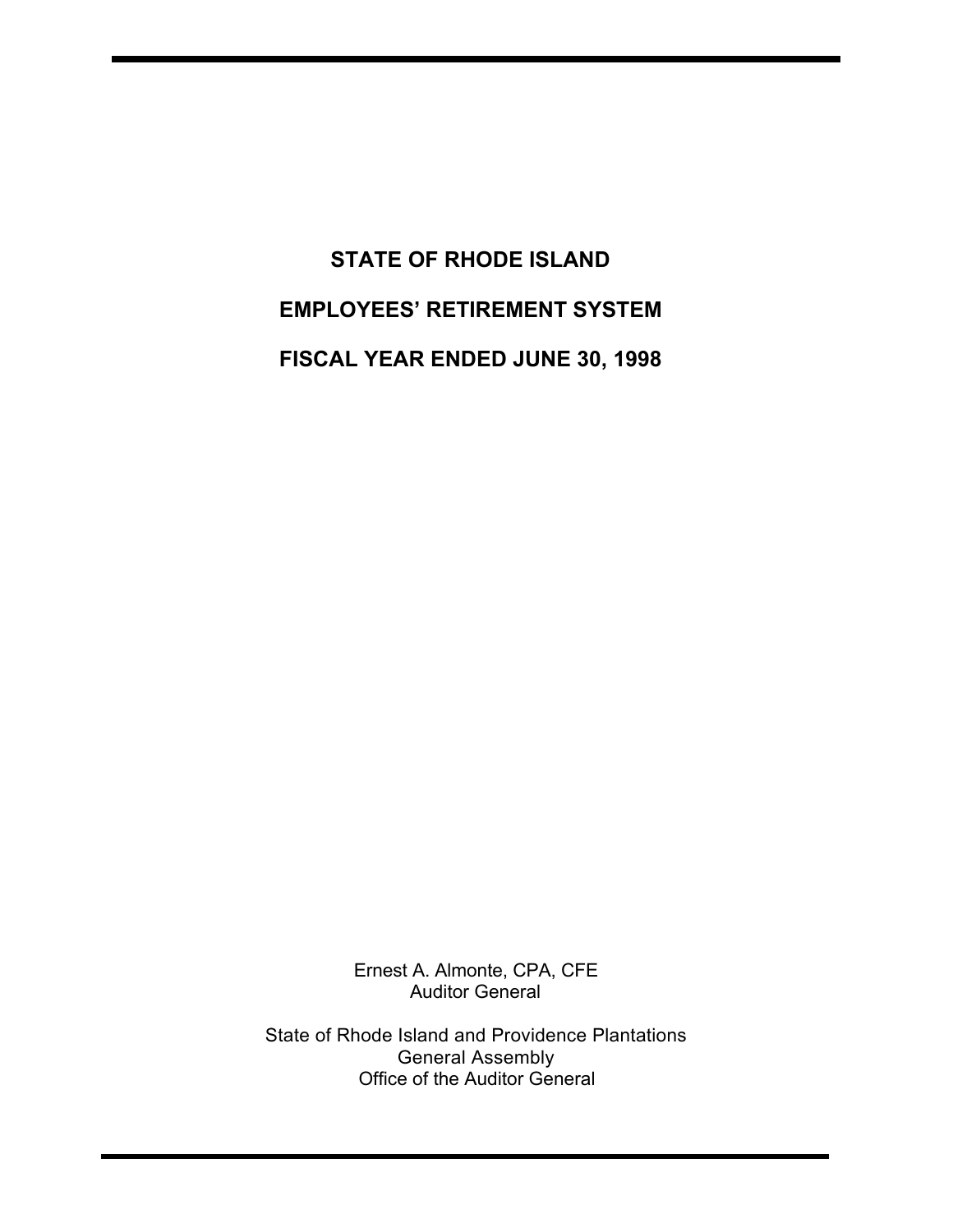

State of Rhode Island and Probidence Plantations

**GENERAL ASSEMBLY** Office of the Auditor General 1145 Main Street Pawtucket, Rhode Island 02860-4807

OFFICE  $(401)$  222-2435  $FAX$ (401) 222-2111

March 26, 1999

#### JOINT COMMITTEE ON LEGISLATIVE SERVICES:

SPEAKER John B. Harwood, Chairman

Senator Paul S. Kelly Senator Dennis L. Algiere Representative Gerard M. Martineau Representative Robert A. Watson

We have completed our audit of the financial statements of the State of Rhode Island and Providence Plantations Employees' Retirement System for the fiscal year ended June 30, 1998 in accordance with Rhode Island General Laws, Chapters 22-13 and 35-7.

Our report is contained herein as outlined in the Table of Contents.

Sincerely,

Comet A. Almost

Ernest A. Almonte, CPA, CFE Auditor General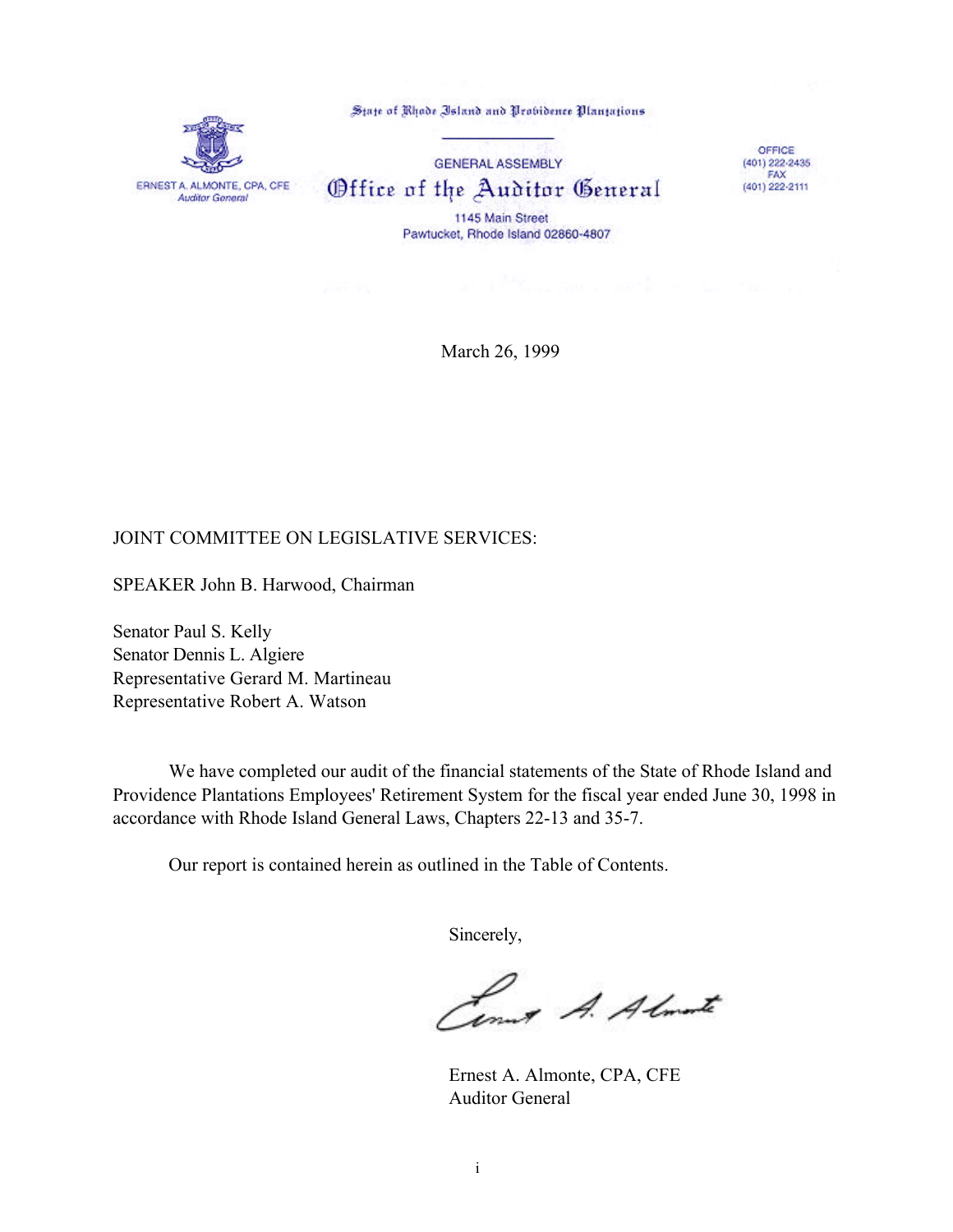### **STATE OF RHODE ISLAND AND PROVIDENCE PLANTATIONS EMPLOYEES' RETIREMENT SYSTEM FOR THE FISCAL YEAR ENDED JUNE 30, 1998**

### **TABLE OF CONTENTS**

### **PAGE**

### **II. FINANCIAL STATEMENTS**

#### **III. REQUIRED SUPPLEMENTARY INFORMATION**

| Schedules of Contributions From the Employers and Other Contributing Entity20 |  |
|-------------------------------------------------------------------------------|--|
|                                                                               |  |

### **IV. INDEPENDENT AUDITOR'S REPORT ON COMPLIANCE AND ON INTERNAL CONTROL OVER FINANCIAL REPORTING BASED ON AN AUDIT OF FINANCIAL STATEMENTS PERFORMED IN ACCORDANCE WITH** *GOVERNMENT AUDITING STANDARDS*........................23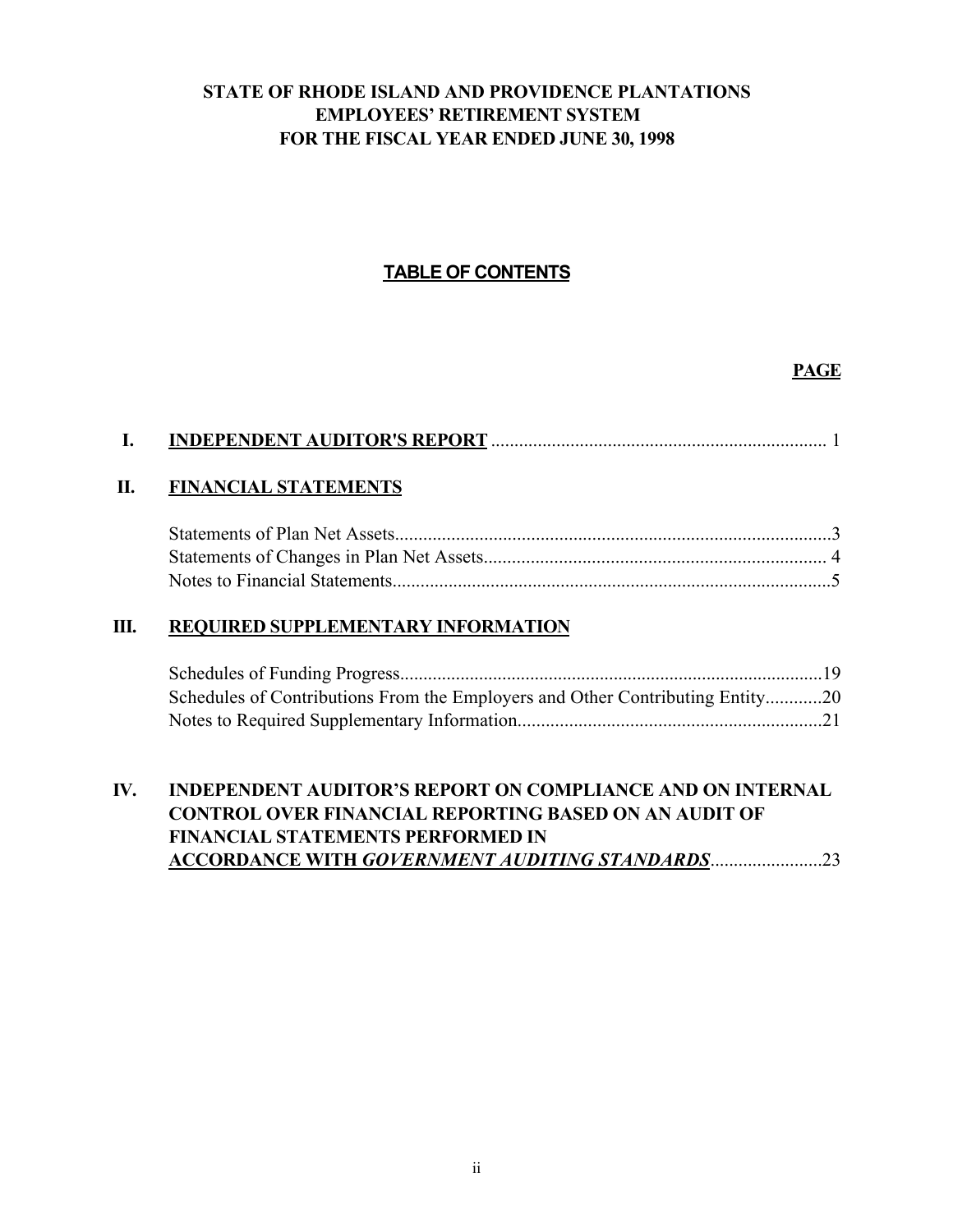

**GENERAL ASSEMBLY** Office of the Auditor General

OFFICE (401) 222-2435 FAX (401) 222-2111

1145 Main Street Pawtucket, Rhode Island 02860-4807

### **INDEPENDENT AUDITOR'S REPORT**

### JOINT COMMITTEE ON LEGISLATIVE SERVICES, GENERAL ASSEMBLY STATE OF RHODE ISLAND AND PROVIDENCE PLANTATIONS:

We have audited the accompanying statements of plan net assets of the State of Rhode Island and Providence Plantations Employees' Retirement System (the System) as of June 30, 1998 and the related statements of changes in plan net assets for the year then ended. These financial statements are the responsibility of the System's management. Our responsibility is to express an opinion on these financial statements based on our audit.

Except as discussed in the following paragraph, we conducted our audit in accordance with generally accepted auditing standards and the standards applicable to financial audits contained in *Government Auditing Standards,* issued by the Comptroller General of the United States. Those standards require that we plan and perform the audit to obtain reasonable assurance about whether the financial statements are free of material misstatement. An audit includes examining, on a test basis, evidence supporting the amounts and disclosures in the financial statements. An audit also includes assessing the accounting principles used and significant estimates made by management, as well as evaluating the overall financial statement presentation. We believe that our audit provides a reasonable basis for our opinion.

Governmental Accounting Standards Board Technical Bulletin 98-1, *Disclosures about Year 2000 Issues,* requires disclosure of certain matters regarding the Year 2000 issue. The System has included such disclosures in Note 6. Because of the unprecedented nature of the Year 2000 issue, its effects and the success of related remediation efforts will not be fully determinable until the year 2000 and thereafter. Accordingly, insufficient audit evidence exists to support the System's disclosures with respect to the Year 2000 issue made in Note 6. Further, we do not provide assurance that the System is or will be Year 2000 ready, that the System's Year 2000 remediation efforts will be successful in whole or in part, or that parties with which the System does business will be Year 2000 ready.

As discussed in Note 1(a), the financial statements referred to above present only the plan net assets and changes in plan net assets of the Pension Trust Funds of the State of Rhode Island and Providence Plantations (the State) and are not intended to present fairly the financial position and results of operation of the State in conformity with generally accepted accounting principles.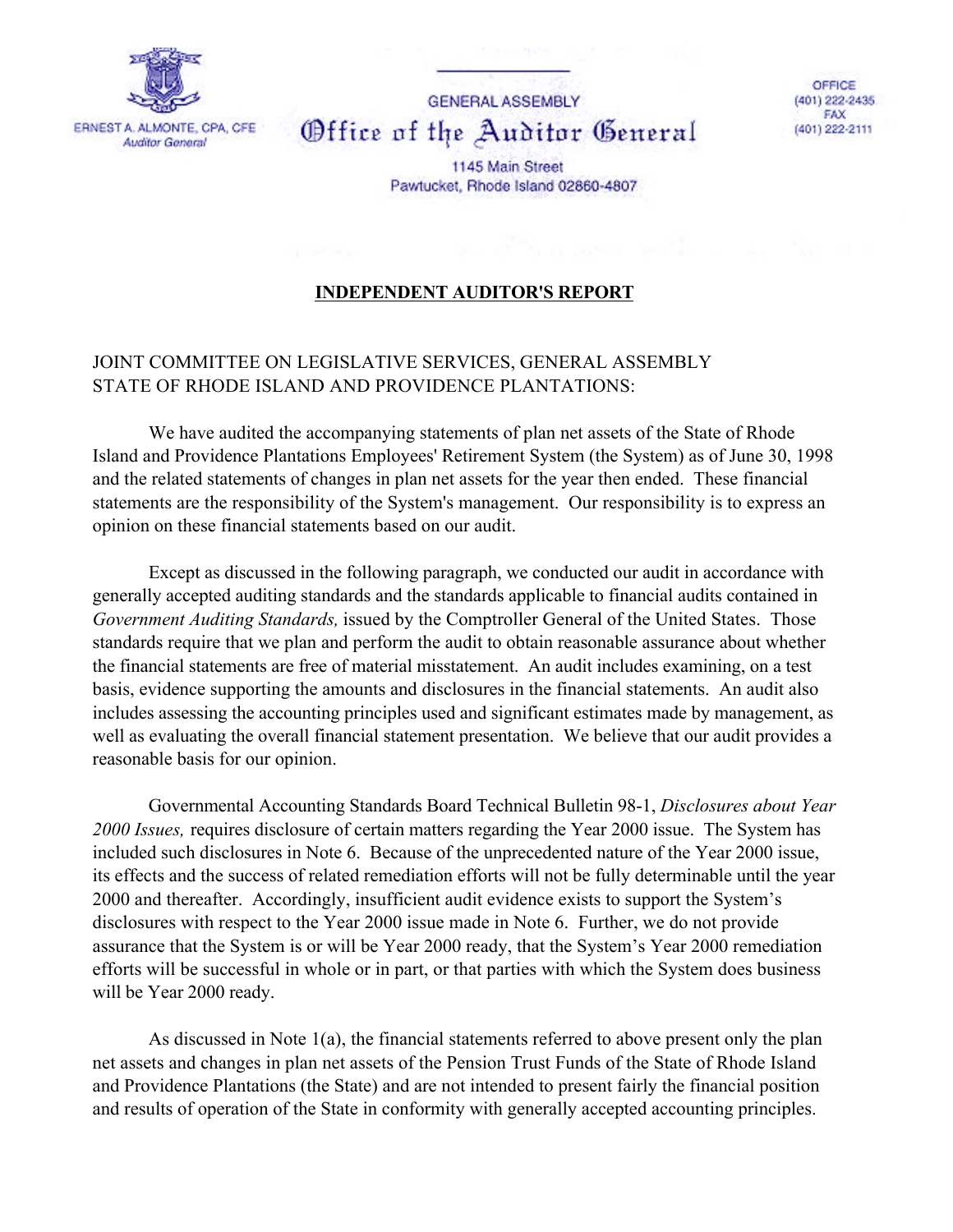Joint Committee on Legislative Services Page 2

In our opinion, except for the effects of such adjustments, if any, as might have been determined to be necessary had we been able to examine evidence regarding Year 2000 disclosures, the financial statements referred to above present fairly, in all material respects, the net assets of the plans within the System as of June 30, 1998, and the changes in plan net assets for the year then ended in conformity with generally accepted accounting principles.

As discussed in Note 2, the System changed its definition of the reporting entity in fiscal 1998.

In accordance with *Government Auditing Standards*, we have also issued a report dated February 12, 1999 on our consideration of the System's internal control over financial reporting and our tests of its compliance with certain provisions of laws, regulations, and contracts.

The Schedules of Funding Progress and the Schedules of Contributions from the Employers and Other Contributing Entity on pages 19 and 20 are not a required part of the basic financial statements but are supplementary information required by the Governmental Accounting Standards Board. We have applied certain limited procedures, which consist principally of inquiries of management regarding the methods of measurement and presentation of the supplementary information. However, we did not audit the information and express no opinion on it.

Como A. Almante

Ernest A. Almonte, CPA, CFE Auditor General

February 12, 1999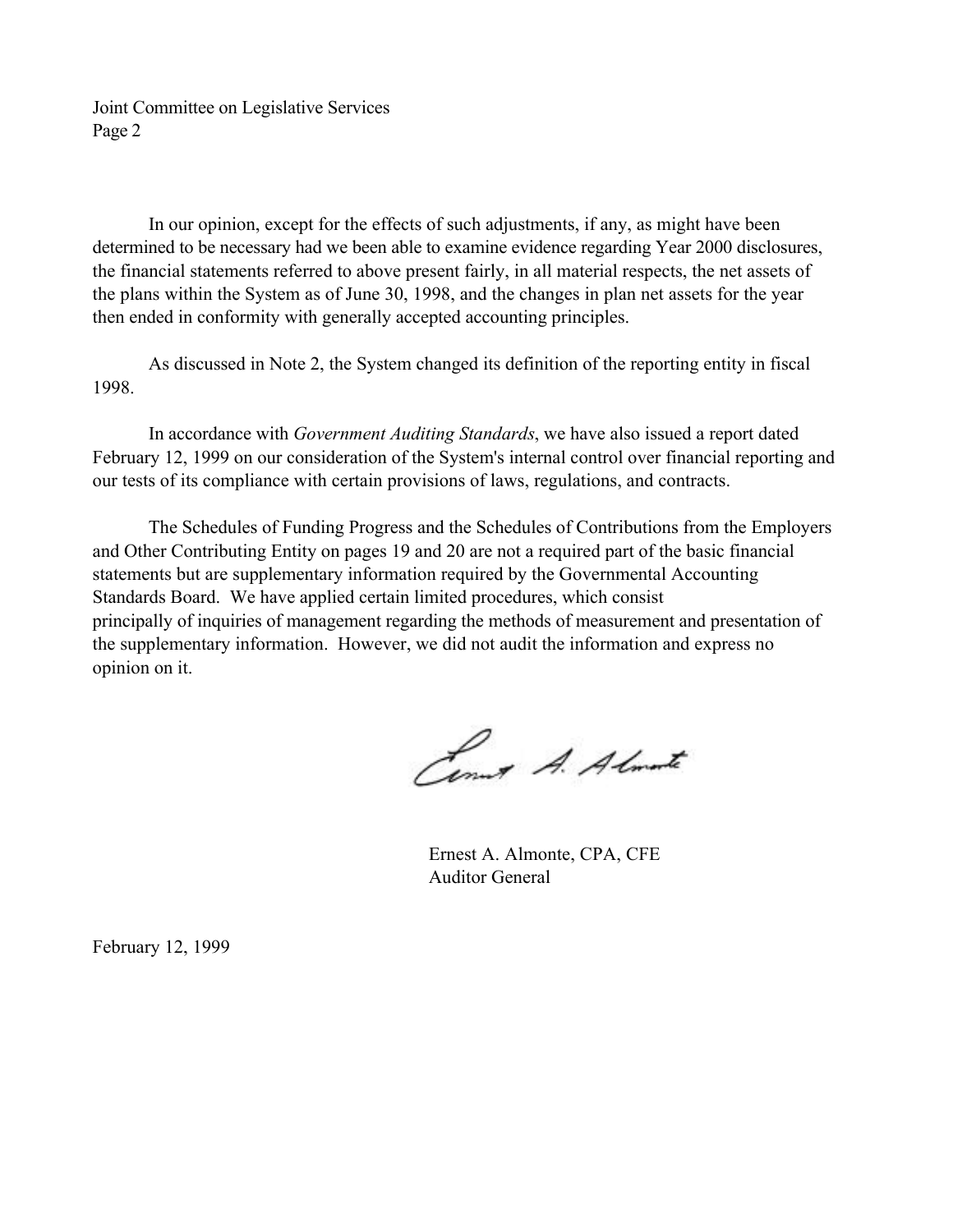# *EMPLOYEES' RETIREMENT SYSTEM OF RHODE ISLAND*

### *Statements of Plan Net Assets June 30, 1998*

| <b>Assets</b>                                                                                                                  | <u>ER</u>       | MER         | SPRB      | JRBT      | Total<br>(Memo Only)                                      |
|--------------------------------------------------------------------------------------------------------------------------------|-----------------|-------------|-----------|-----------|-----------------------------------------------------------|
| Cash and cash equivalents (Note 3)                                                                                             | \$4,283,574     | \$87,890    | \$136,082 | \$120,138 | \$4,627,684                                               |
| Receivables<br>Member contributions                                                                                            | 7,473,229       | 2,352,552   |           |           | 9,825,781                                                 |
| <b>Employer contributions</b>                                                                                                  | 10,287,062      | 820,343     |           |           | 11,107,405                                                |
| Due from state for teachers                                                                                                    | 13,188,125      |             |           |           | 13,188,125                                                |
| Interest and dividends                                                                                                         | 630             |             |           |           | 630                                                       |
| Total receivables                                                                                                              | 30,949,046      | 3,172,895   |           |           | 34, 121, 941                                              |
| Investments, at fair value (Note 3)<br>Equity in Short-Term Investment Fund                                                    | 206,144         | 483,561     |           |           | 689,705                                                   |
| <b>Equity in Pooled Trust</b>                                                                                                  | 5,216,429,038   | 763,059,609 | 6,599,204 | 3,986,072 | 5,990,073,923                                             |
| Plan specific investments                                                                                                      | 28,133,502      | $\equiv$    |           | $\sim$    | 28,133,502                                                |
| Total investments                                                                                                              | 5,244,768,684   | 763,543,170 | 6,599,204 | 3,986,072 | 6,018,897,130                                             |
| Total assets                                                                                                                   | 5,280,001,304   | 766,803,955 | 6,735,286 | 4,106,210 | 6,057,646,755                                             |
| <b>Liabilities</b>                                                                                                             |                 |             |           |           |                                                           |
| Accounts and vouchers payable                                                                                                  | 4,473,919       | 654,445     | 5,660     | 3,418     | 5,137,442                                                 |
| Payable to certain individuals (Note 5)                                                                                        | 1,123,087       |             |           |           | 1,123,087                                                 |
| <b>Total liabilities</b>                                                                                                       | 5,597,006       | 654,445     | 5,660     | 3,418     | 6,260,529                                                 |
| Net assets held in trust for pension<br>benefits (A schedule of funding<br>progress for each plan is<br>Presented on page 17.) |                 |             |           |           |                                                           |
|                                                                                                                                | \$5,274,404,298 |             |           |           | $$766,149,510$ $$6,729,626$ $$4,102,792$ $$6,051,386,226$ |

*See notes to financial statements.*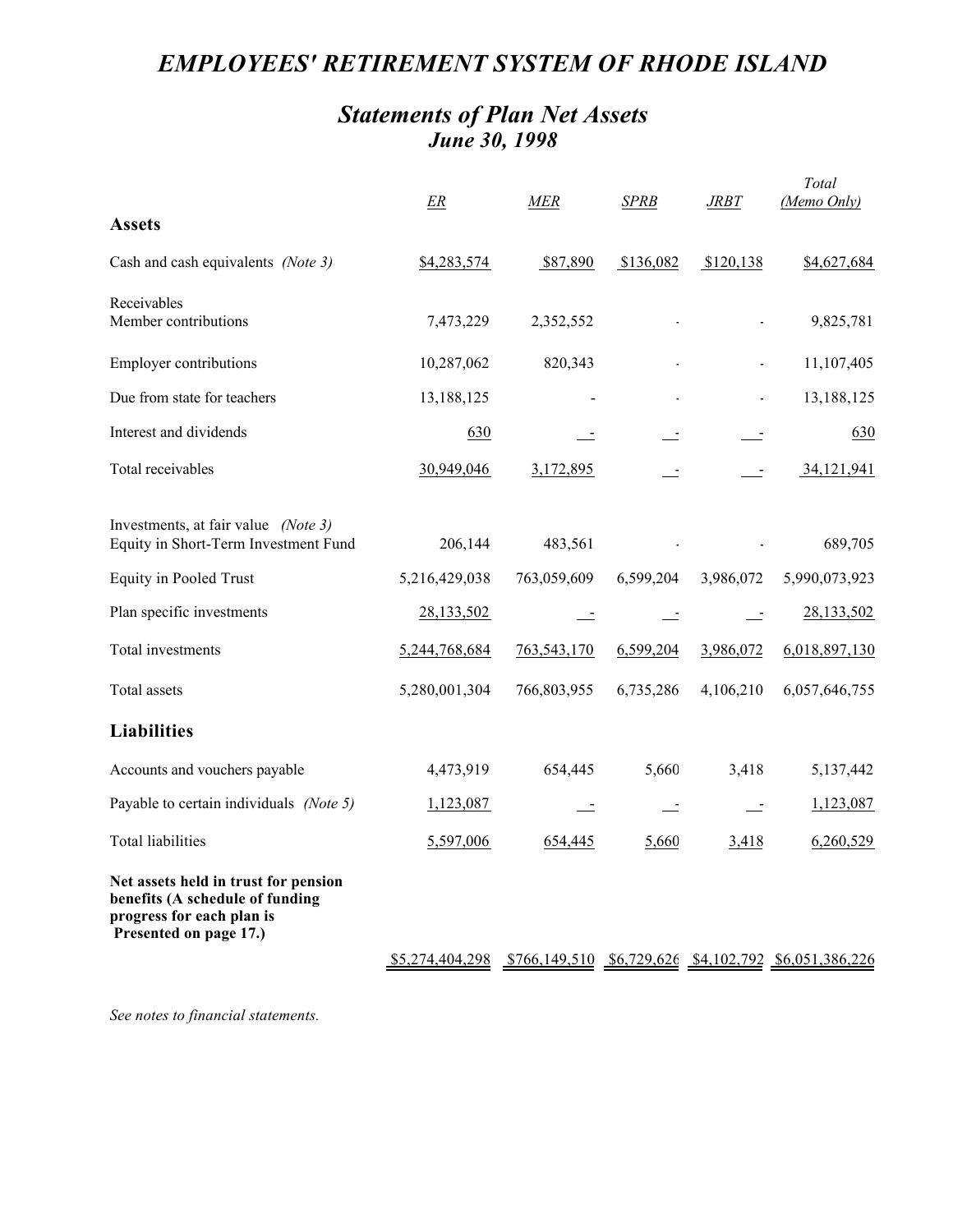# *EMPLOYEES' RETIREMENT SYSTEM OF RHODE ISLAND*

# *Statements of Changes In Plan Net Assets Fiscal Year ended June 30, 1998*

|                                  |                 |               |              |             | Total           |
|----------------------------------|-----------------|---------------|--------------|-------------|-----------------|
|                                  | ERS             | MERS          | <b>SPRBT</b> | <b>JRBT</b> | (Memo Only)     |
| <b>Additions</b>                 |                 |               |              |             |                 |
| Contributions                    |                 |               |              |             |                 |
| Member contributions             | \$101,480,356   | \$13,877,855  | \$416,513    | \$256,924   | \$116,031,648   |
| <b>Employer contributions</b>    | 103,817,180     | 5,139,666     | 602,630      | 744,054     | 110,303,530     |
| State contributions for teachers | 35,393,297      |               |              |             | 35,393,297      |
| Interest on service credits      | 887,172         | 127,562       |              |             | 1,014,734       |
| purchased                        |                 |               |              |             |                 |
| Service credit transfer payments | 149,759         | 42,004        |              |             | 191,763         |
| Total contributions              | 241,727,764     | 19,187,087    | 1,019,143    | 1,000,978   | 262,934,972     |
| Investment income                |                 |               |              |             |                 |
| Net appreciation in fair value   |                 |               |              |             |                 |
| Of investments                   | 577,233,588     | 84, 431, 737  | 675,936      | 390,235     | 662,731,496     |
| Interest                         | 111,105,067     | ,039,303      | 126,469      | 72,902      | 127,343,741     |
| Dividends                        | 44,364,842      | 6,490,402     | 52,294       | 30,275      | 50,937,813      |
| Other investment income          | 18,051,005      | 2,638,571     | 20,385       | 11,496      | 20,721,457      |
|                                  | 750,754,502     | 109,600,013   | 875,084      | 504,908     | 861,734,507     |
| Less investment expense          | 14,891,236      | 2,173,280     | 17,482       | 10,116      | 17,092,114      |
| Net investment income            | 735,863,266     | 107,426,733   | 857,602      | 494,792     | 844,642,393     |
| Total additions                  | 977,591,030     | 126,613,820   | 1,876,745    | 1,495,770   | 1,107,577,365   |
| <b>Deductions</b>                |                 |               |              |             |                 |
| Benefits                         |                 |               |              |             |                 |
| Retirement benefits              | 214,344,576     | 23,044,569    |              |             | 237,389,145     |
| Cost of living adjustment        | 49,085,348      | 1,706,336     |              |             | 50,791,684      |
| SRA Plus (option)                | 12,679,235      | 967,971       |              |             | 13,647,206      |
| Supplemental benefits            | 798,074         |               |              |             | 798,074         |
| Death benefits post-retirement   | 2,123,421       | 509,140       |              |             | 2,632,561       |
| Death benefits pre-retirement    | 602,600         | 102,400       |              |             | 705,000         |
| Total benefits                   | 279,633,254     | 26,330,416    |              |             | 305,963,670     |
| Refund of contributions          | 5,147,992       | 1,321,803     | 7,308        |             | 6,477,103       |
| Administrative expense           | 2,002,619       | 294,760       | 1,380        | 460         | 2,299,219       |
| Service credit transfer payments | 42,004          | 149,759       |              |             | 191,763         |
| Total deductions                 | 286,825,869     | 28,096,738    | 8,688        | 460         | 314,931,755     |
| Net increase                     | 690,765,161     | 98,517,082    | 1,868,057    | 1,495,310   | 792,645,610     |
| Net assets held in trust for     |                 |               |              |             |                 |
| pension benefits                 |                 |               |              |             |                 |
| <b>Beginning of year</b>         | 4,583,639,137   | 667,632,428   | 4,861,569    | 2,607,482   | 5,258,740,616   |
| End of year                      | \$5,274,404,298 | \$766,149,510 | \$6,729,626  | \$4,102,792 | \$6,051,386,226 |

*See notes to financial statements.*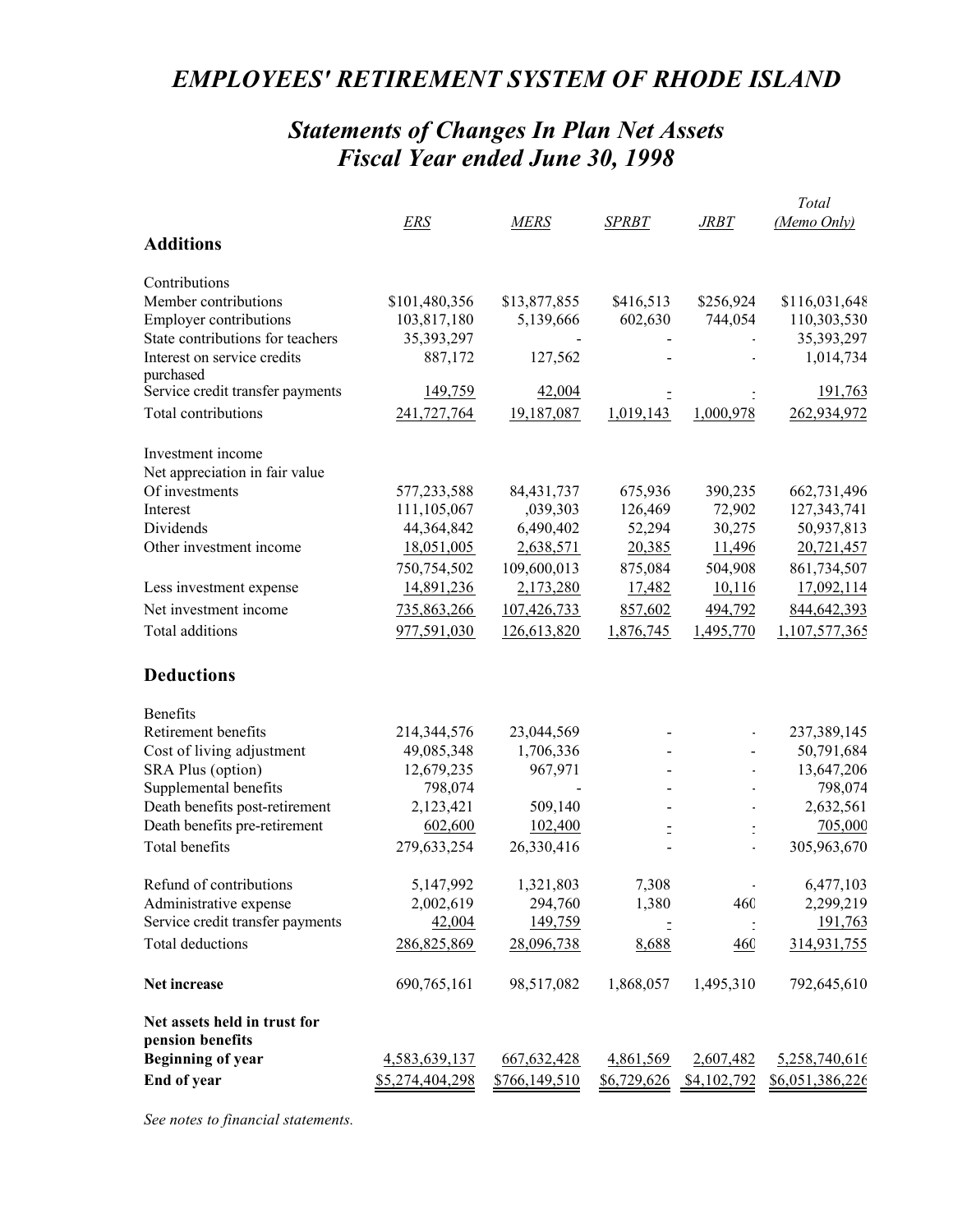# **1. Plan Descriptions**

### **(a). General**

The Employees' Retirement System of Rhode Island (the "System") acts as a common investment and administrative agent for pension benefits to be provided for four defined benefit retirement plans as listed below:

| Plan Name                                          | Type of Plan                    |
|----------------------------------------------------|---------------------------------|
|                                                    |                                 |
| Employees' Retirement System ( <i>ERS</i> )        | Cost-sharing multiple-employer  |
|                                                    | defined benefit plan            |
| Municipal Employees' Retirement System             | Agent multiple-employer         |
| (MERS)                                             | defined benefit plan            |
| <b>State Police Retirement Benefits Trust</b>      | Single-employer defined benefit |
| (SPRBT)                                            | plan                            |
| Judicial Retirement Benefits Trust ( <i>JRBT</i> ) | Single-employer defined benefit |
|                                                    | plan                            |

Although the assets of the plans are commingled for investment purposes, each plan's assets are accounted for separately and may be used only for the payment of benefits to the members of that plan, in accordance with the terms of that plan.

The System's financial statements are included as Pension Trust Funds within the Trust and Agency Funds in the Comprehensive Annual Financial Report of the State of Rhode Island and Providence Plantations.

The System is administered by the State of Rhode Island Retirement Board which consists of 15 members: the general treasurer; the director of administration or his or her designee; the budget officer or his or her designee; the fiscal advisor to the house finance committee or his or her designee; the president of the league of cities and towns or his or her designee; two (2) active State employee members of the retirement system or officials from state employee unions to be elected by active State employees; two (2) active teacher members of the retirement system or officials from a teachers union to be elected by active teachers; one active municipal employee member of the retirement system or an official from a municipal employees union to be elected by active municipal employees; one retired member of the retirement system to be elected by retired members of the System; the chairperson of the house finance committee or his or her designee; the chairperson of the senate finance committee or his or her designee; and two (2) public representatives, one of whom shall be a C.L.U. competent in the area of pension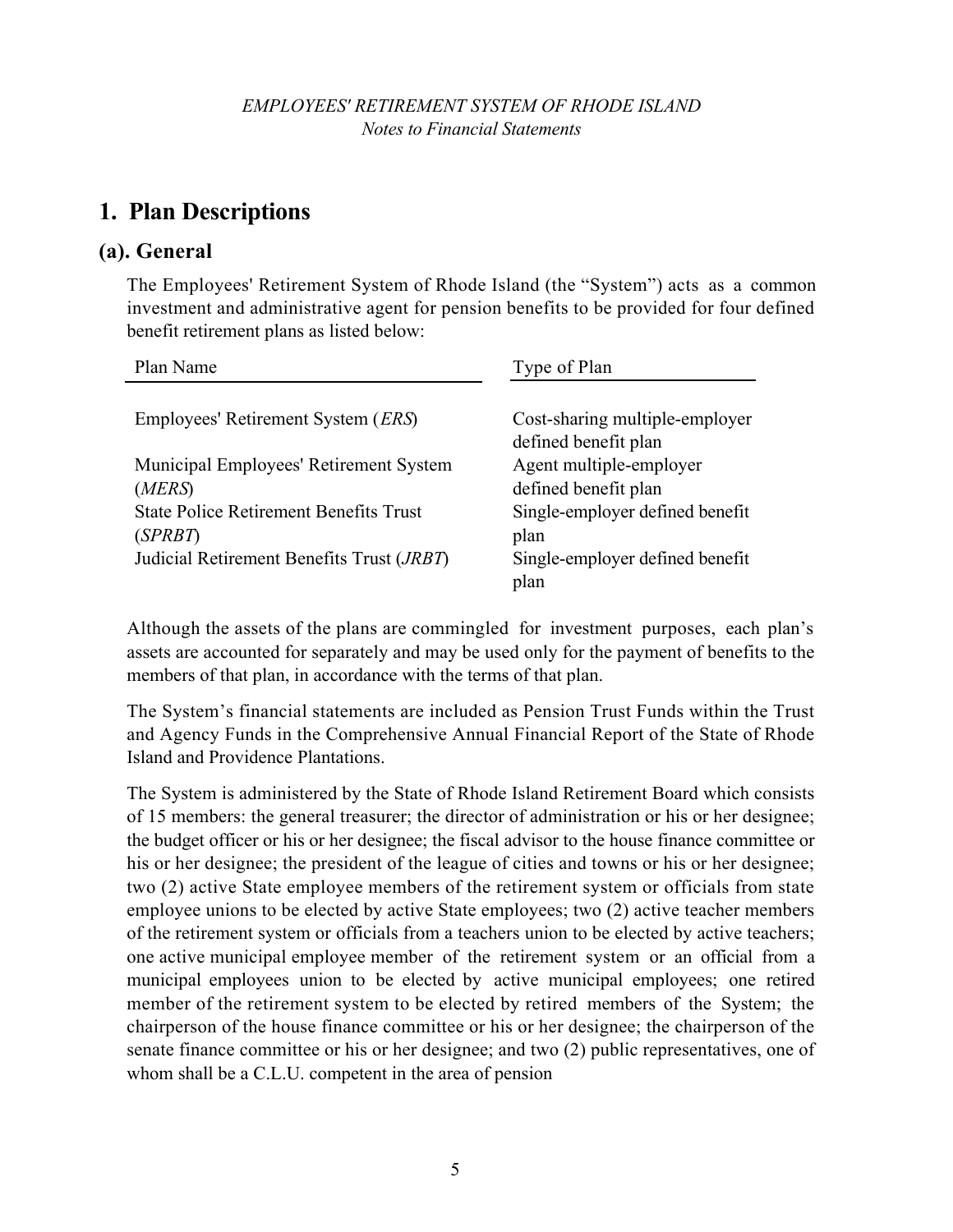benefits, shall be appointed by the governor and whose term shall be for four (4) years, or until their successors are appointed.

The System's purpose is to provide retirement benefits to state employees, public school teachers, general municipal employees, public safety employees, state police officers and judges.

A summary of membership in the plans as of the June 30, 1997 actuarial valuation is listed below:

|                        | Retirees and<br>beneficiaries | Terminated plan<br>members entitled<br>to but not yet<br>receiving<br>benefits | Active<br>Vested | Active<br>$Non-$<br>vested | Total by<br>Plan |
|------------------------|-------------------------------|--------------------------------------------------------------------------------|------------------|----------------------------|------------------|
| <b>ERS</b>             |                               |                                                                                |                  |                            |                  |
| <b>State Employees</b> | 8,881                         | 1,723                                                                          | 7,921            | 4,944                      | 23,469           |
| <b>Teachers</b>        | 5,512                         | 1,148                                                                          | 7,113            | 5,568                      | 19,341           |
| <b>MERS</b>            |                               |                                                                                |                  |                            |                  |
| General Employees      | 2,929                         | 895                                                                            | 2,045            | 3,653                      | 9,522            |
| <b>Public Safety</b>   | 212                           | 40                                                                             | 302              | 478                        | 1,032            |
| <b>SPRBT</b>           |                               |                                                                                |                  | 96                         | 96               |
| <b>JRBT</b>            |                               |                                                                                |                  | 28                         | 28               |
| Total by type          | 17,534                        | 3,806                                                                          | 17,381           | 14,767                     | 53,488           |

### **(b). Membership and Benefit Provisions**

#### (1) Employees' Retirement System (ERS)

The ERS was established under section two of chapter 2334 of the Rhode Island Public Laws of 1936 and placed under the management of the Retirement Board for the purpose of providing retirement allowances for employees of the State of Rhode Island under the provisions of chapters 8 to 10, inclusive, of title 36, and public school teachers under the provisions of chapters 15 to 17, inclusive, of title 16 of the Rhode Island General Laws.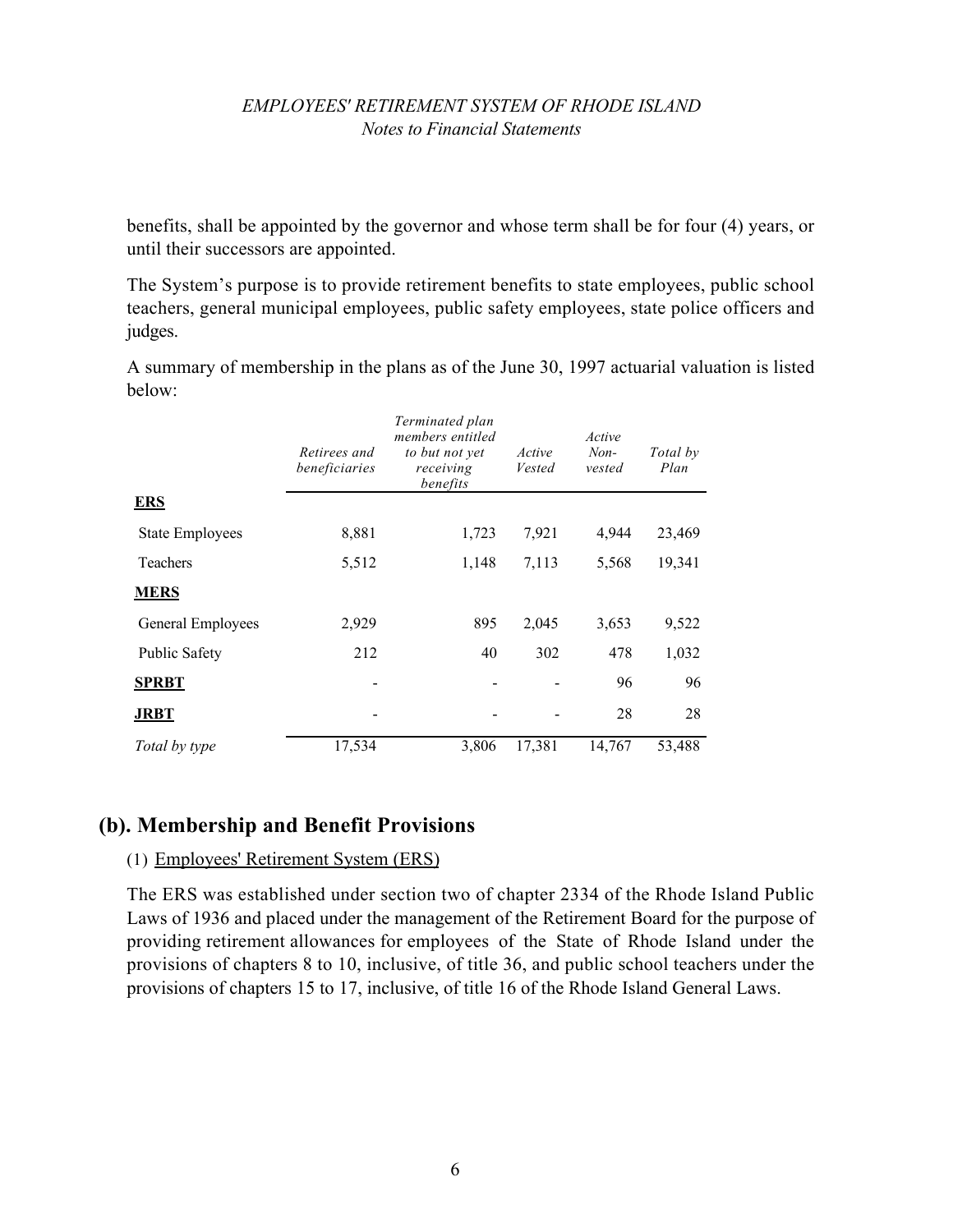The plan covers most State employees other than certain personnel at the State colleges and university (principally faculty and administrative personnel). Elected officials may become members on an optional basis. Membership in the plan is compulsory for teachers, including superintendents, principals, school nurses, and certain other school officials in the public schools in the cities and towns. Rhode Island Airport Corporation (RIAC) employees hired before July 1, 1993 are also covered and have the same benefits as State employees. Rhode Island Economic Development Corporation (RIEDC) employees who were (1) active contributing members and employees of the Department of Economic Development of the State of Rhode Island before October 31, 1995, and (2) elected to continue membership in the plan are also covered and have the same benefits as State employees.

The plan provides unreduced benefits of 1.7% of earnings for each of the first ten years of service; 1.9% for each of the next ten years; 3.0% per year for each of the next fourteen years; and 2% for the 35th year. Joint and survivor options are available as well as the Service Retirement Allowance (SRA) Plus option that provides for the payment of a larger benefit before the attainment of age sixty-two (62) and a reduced amount thereafter. The reduced amount is equal to the benefit before age sixty-two (62), including cost-of-living increases, minus the member's estimated social security benefit payable at age sixty-two (62). The maximum benefit is 80% of final average earnings after 35 years of service. Such benefits are available to members at least age 60 with 10 years of service, or after 28 years at any age. A different benefit formula applies to State correctional officers who may retire at age 50 if they have 20 years of service. Benefits for all employees are based on the average of the highest three consecutive years' earnings, exclusive of overtime.

On the third January after retirement, a cost-of-living increase of 3% (compounded annually) is provided independent of actual changes in the consumer price index. The plan also provides non-service-connected disability benefits after five years of service; serviceconnected disability pensions with no minimum service requirement; vested benefits after ten years of service; survivor's benefits for service-connected death; and certain lump sum death benefits.

The plan also provides benefits to legislators elected to office prior to January 1, 1995, of \$600 for every year served up to a maximum of \$12,000. Such benefits are available to legislators 55 and over with at least 8 years of service or, at any age with 20 or more years of service.

The plan provides a survivor benefit to public school teachers via a "Teachers Survivor Benefits Fund" in lieu of Social Security. Not all school districts participate in the plan. The cost of the benefits provided by the plan are two percent (2%) of the member's annual salary up to but not exceeding an annual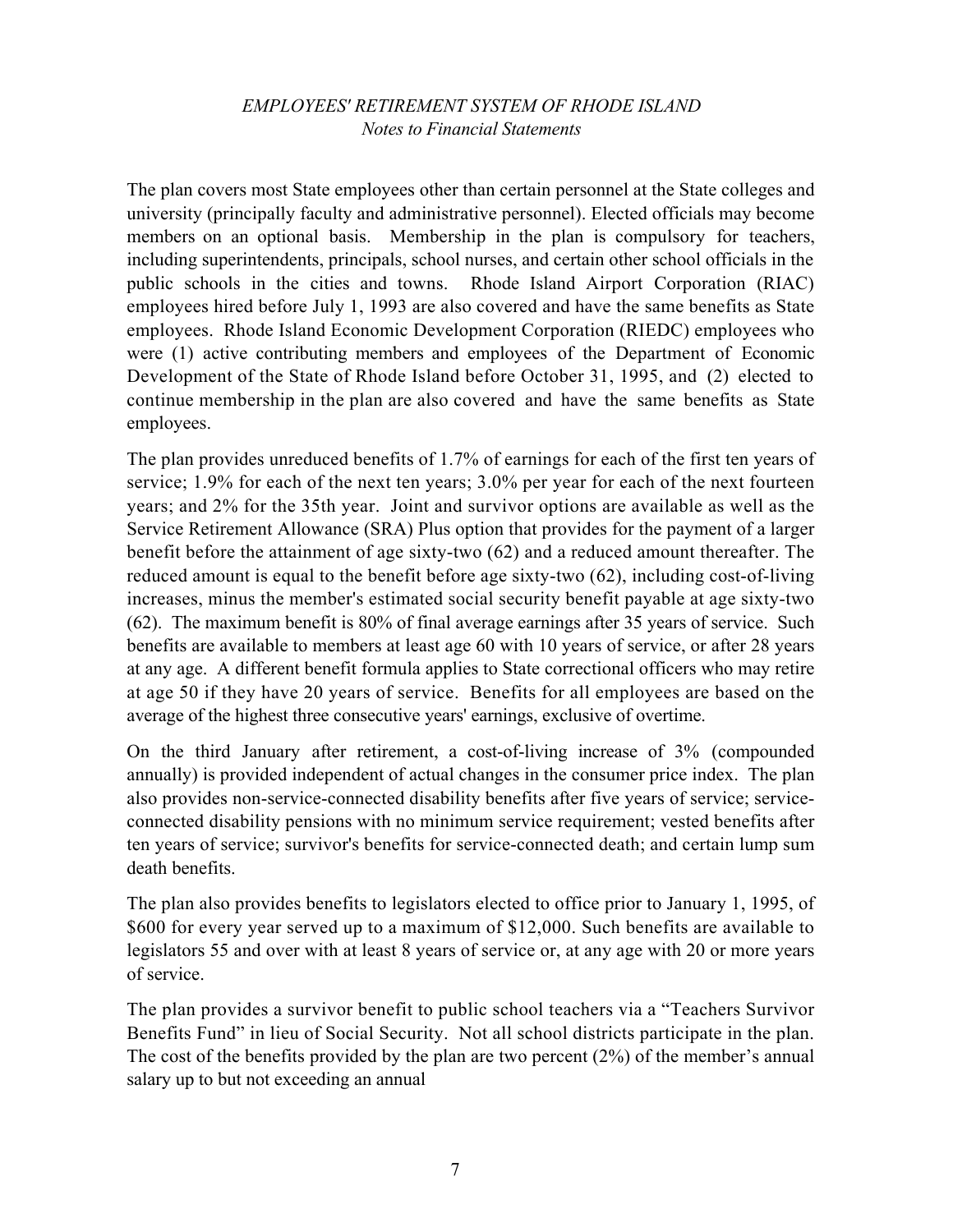salary of \$9,600; one-half  $(1/2)$  of the cost is contributed by the member by deductions from his or her salary, and the other half (1/2) is contributed and paid by the respective city, town, or school district by which the member is employed. These contributions are in addition to the contributions required for regular pension benefits.

Spouse, parents, family and children benefits are payable following the decease of a member. A spouse shall be entitled to benefits upon attaining the age of sixty (60) years. Children's benefits are payable to the child, including a stepchild or adopted child of a deceased member if the child is unmarried and under the age of eighteen (18) years or twenty-three (23) years and a full time student, and was dependent upon the member at the time of the member's death. Family benefits are provided if at the time of the member's death the surviving spouse has in his or her care a child of the deceased member entitled to child benefits. Parents benefits are payable to the parent or parents of a deceased member if the member did not leave a widow, widower, or child who could ever qualify for monthly benefits on the member's wages and the parent.

The Teachers Survivor Benefits Fund provides benefits based on the highest salary at the time of retirement of the teacher. Benefits are payable in accordance with the following table:

| <b>Highest Annual Salary</b> | Spousal Monthly Minimum Benefit |
|------------------------------|---------------------------------|
| $$17,000$ or less            | \$600                           |
| \$17,001 to \$25,000         | \$700                           |
| \$25,001 to \$33,000         | \$800                           |
| \$33,001 to \$40,000         | \$900                           |
| \$40,001 and over            | \$1,000                         |

Benefits payable to children and families are equal to the spousal benefit multiplied by the percentage below:

|       |          | Parent and 1   Parent and 2   Parent and more   One Child   Two Children |       |         | Three or more  |
|-------|----------|--------------------------------------------------------------------------|-------|---------|----------------|
| Child | Children | than 2 Children                                                          | Alone | Alone   | Children Alone |
| 150%  | 175%     | 175%                                                                     | 75%   | $150\%$ | 175%           |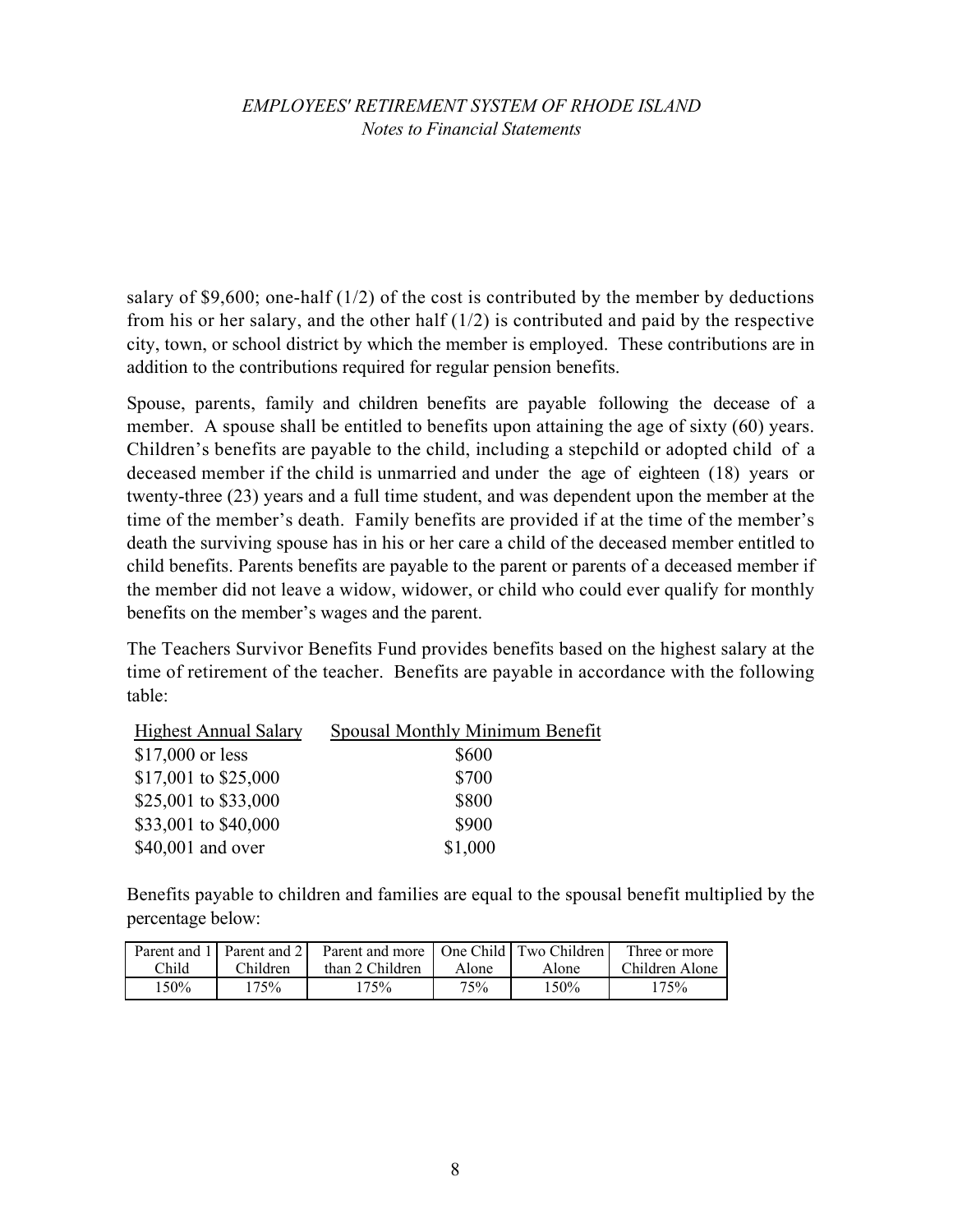#### (2) Municipal Employees' Retirement System (MERS)

The MERS was established under section one of chapter 2784 of the Rhode Island Public Laws of 1951 and placed under the management of the Retirement Board for the purpose of providing retirement allowances to employees of municipalities, housing authorities, water and sewer districts, and municipal police and fire persons that have elected to participate.

The plan generally provides retirement benefits equal to 2% of a member's final average salary multiplied by the number of years of total service up to a maximum of 75%. Joint and survivor options are available as well as the Service Retirement Allowance (SRA) Plus option that provides for the payment of a larger benefit before the attainment of age sixtytwo (62) and a reduced amount thereafter. The reduced amount is equal to the benefit before age sixty-two (62), including cost-of-living increases, minus the member's estimated social security benefit payable at age sixty-two (62). Such benefits are available to members at least age 58 with 10 years of service or after 30 years of service at any age. Police and fire personnel may retire at age 55 if they have 10 years of service or after 25 years of service at any age. An optional cost-of-living provision may be elected for police and fire personnel and general employees. An option may be elected to provide a 20 year service pension with a benefit equal to 2.5% for each year of service up to a maximum of 75% for police and fire personnel. Benefits are based on the average of the highest three consecutive years' earnings, exclusive of overtime.

The plan also provides non-service-connected disability benefits after 5 years of service; service-connected disability pensions with no minimum service requirement; vested benefits after 10 years of service; survivor's benefits; and certain lump sum death benefits. A summary of participating employers is listed below:

| Municipalities, housing authorities, water and sewer districts. | 58  |
|-----------------------------------------------------------------|-----|
| Municipal police and fire departments.                          | 42  |
| Total participating units as of June 30, 1998                   | 100 |

#### (3) State Police Retirement Benefits Trust (SPRBT)

The State Police Retirement Benefits Trust was established under Rhode Island General Laws 42-28-22.1 and was placed under the management of the Retirement Board for the purpose of providing retirement allowances to State Police.

The plan covers all State Police and Superintendents hired after July 1, 1987.

The plan generally provides retirement benefits equal to 50% of final salary after 20 years of service, plus 3.0% of final salary times service in excess of 20 years through 25 years to a maximum of 65% of final salary. Such benefits are available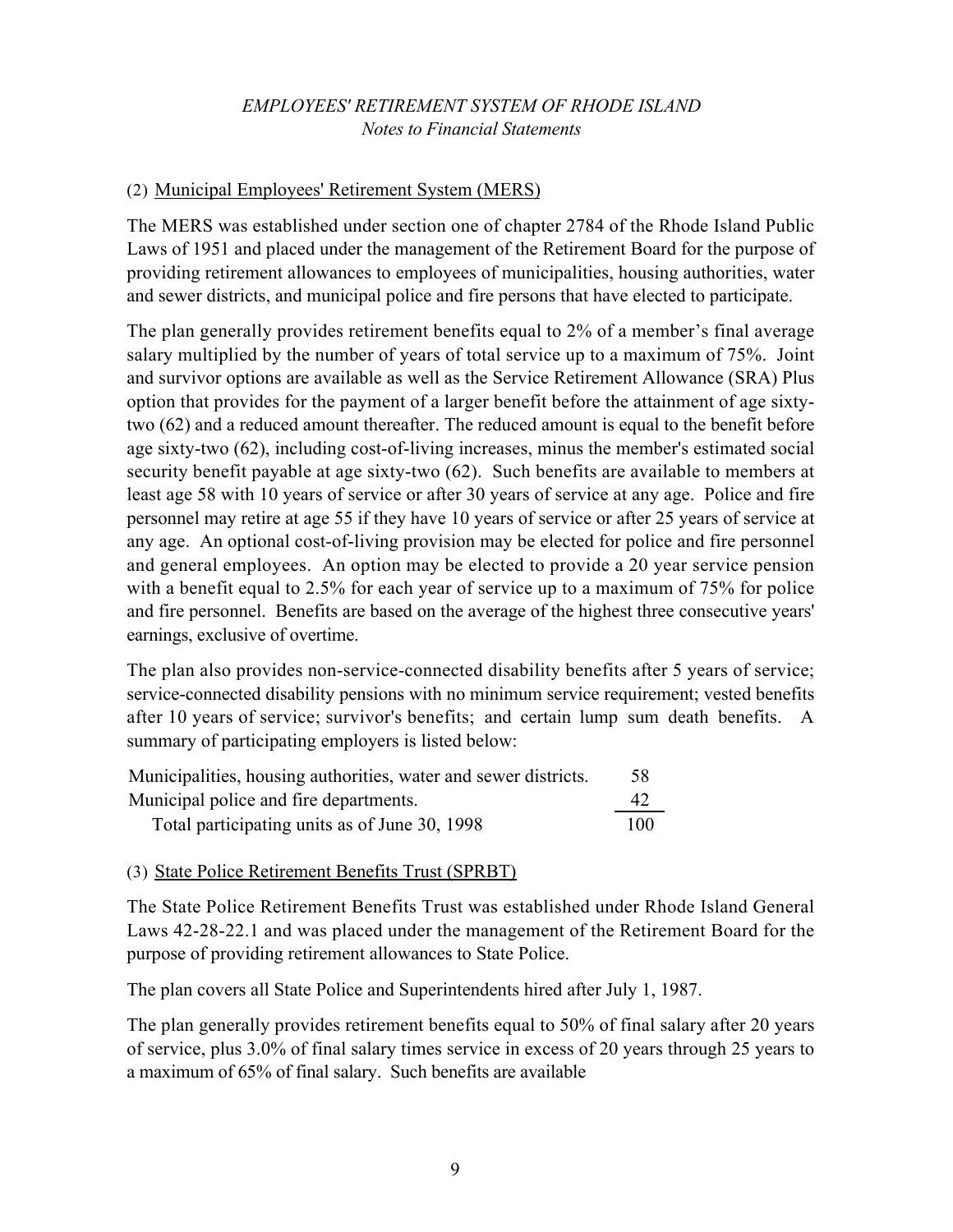to members after 20 years of service regardless of age. The Superintendent of the State Police will receive 50% of his/her final salary and may retire after attainment of age 60 and 10 years of service. A cost-of-living adjustment of \$1,500 per annum beginning on January 1st of the year in which a member attains his/her third anniversary of retirement is provided to all members. Benefits are based on the final base salary earned at retirement including longevity increment, holiday pay, clothing allowance and up to 400 overtime hours.

The plan also provides nonservice-connected disability benefits after 10 years of service and service-connected disability pensions with no minimum service requirement.

#### (4) Judicial Retirement Benefits Trust (JRBT)

The Judicial Retirement Benefits Trust was established under Rhode Island General Laws 8-3-16; 8-8-10.1; 28-30-18.1; 31-43-11.1; and was placed under the management of the Retirement Board for the purpose of providing retirement allowances to Justices of the Supreme, Superior, Family, District, Workers Compensation and Administrative Adjudication courts.

The plan covers all Judges appointed after December 31, 1989.

The plan generally provides retirement benefits equal to 75% of the final salary at the time of retirement after 20 years of service or 10 years of service and attainment of age 65. Judges retiring after 20 years of service after age 65 or 15 years of service after age 70 will receive full retirement benefits which is the final salary at time of retirement. On the third January after the date of retirement, a cost-of-living increase amounting to 3% not compounded is provided to Supreme, Superior, Family and District Court Judges, independent of actual changes in the consumer price index. Administrative Adjudication and Workers' Compensation Court Judges, on the third January after the date of retirement, receive a cost-of-living increase amounting to 3% compounded annually.

### **2. Summary of Significant Accounting Policies**

These financial statements were prepared in accordance with generally accepted accounting principles as prescribed by the Governmental Accounting Standards Board (GASB).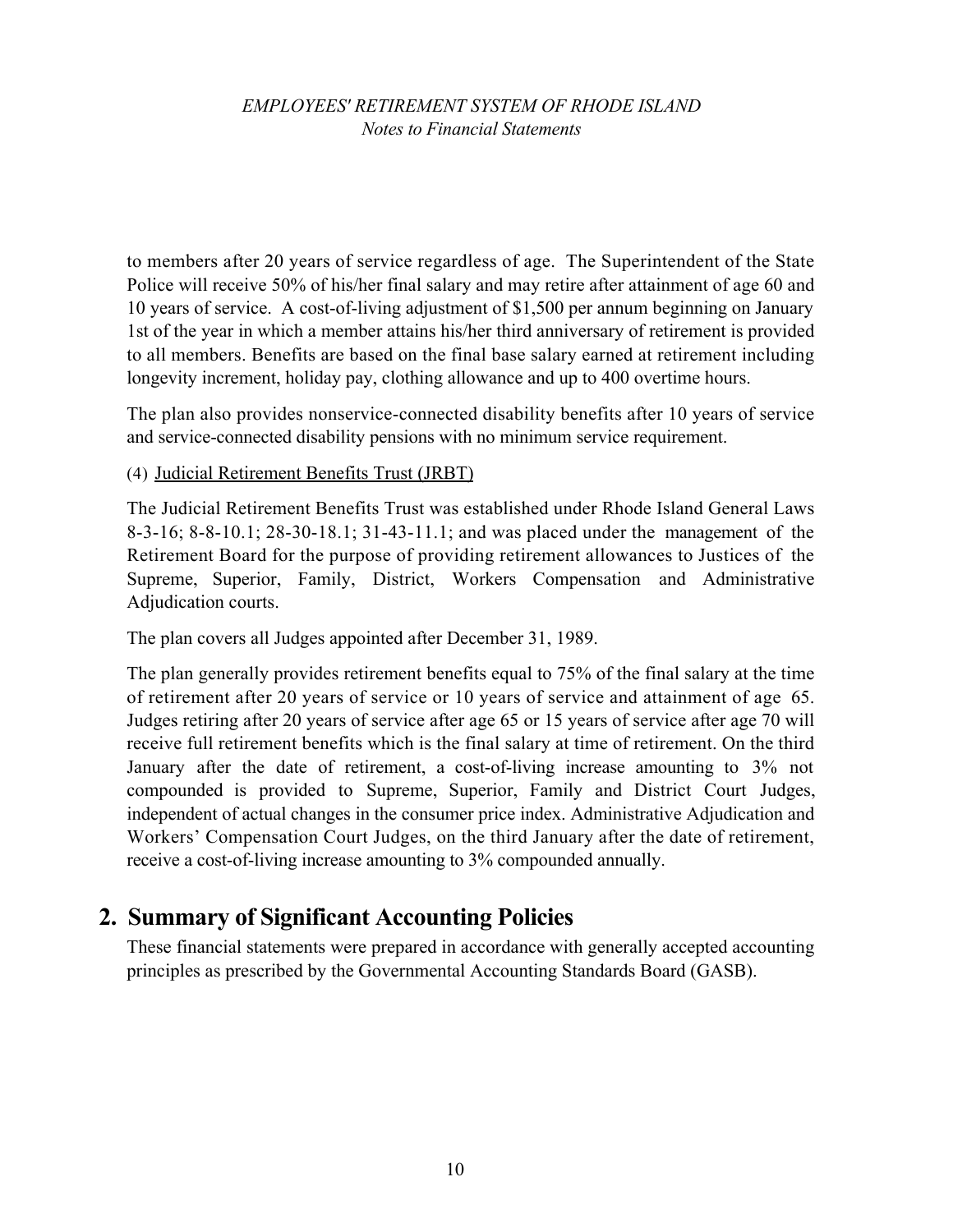**Basis of Accounting** - The financial statements of the System are prepared on the accrual basis of accounting. Under this method revenues are recorded when earned and expenses are recorded when incurred. Plan member contributions are recognized in the period in which the contributions are due. Employer contributions to each plan are recognized when due and the employer has made a formal commitment to provide the contributions. Benefits and refunds are recognized when due and payable in accordance with the terms of each plan. Dividend income is recorded on the ex-dividend date. The Governmental Accounting Standards Board (GASB) has the responsibility for establishing generally accepted accounting principles for fiduciary fund type activities. In accordance with GASB Statement No. 20, in the absence of specific guidance from a GASB pronouncement, pronouncements of the Financial Accounting Standards Board (FASB) issued on or before November 30, 1989 have been followed.

**Method Used to Value Investments** - Investments are recorded in the financial statements at fair value. Fair value is the amount that a plan can reasonably expect to receive for an investment in a current sale between a willing buyer and a willing seller - that is, other than a forced liquidation sale. The fair value of fixed income and domestic and international stocks are generally based on published market prices and quotations from national security exchanges and securities pricing services. Real estate is primarily valued on appraisals by independent appraisers or as adjusted by the general partner. Other securities and investments that are not traded on a national security exchange are valued by the respective fund manager. Short-term investments are stated at cost, which approximates fair value. Investment transactions are recorded on a trade date basis.

**Cash and Cash Equivalents** - Cash represents cash held in trust in a financial institution. Cash equivalents are highly liquid investments with a maturity of three months or less at the time of purchase.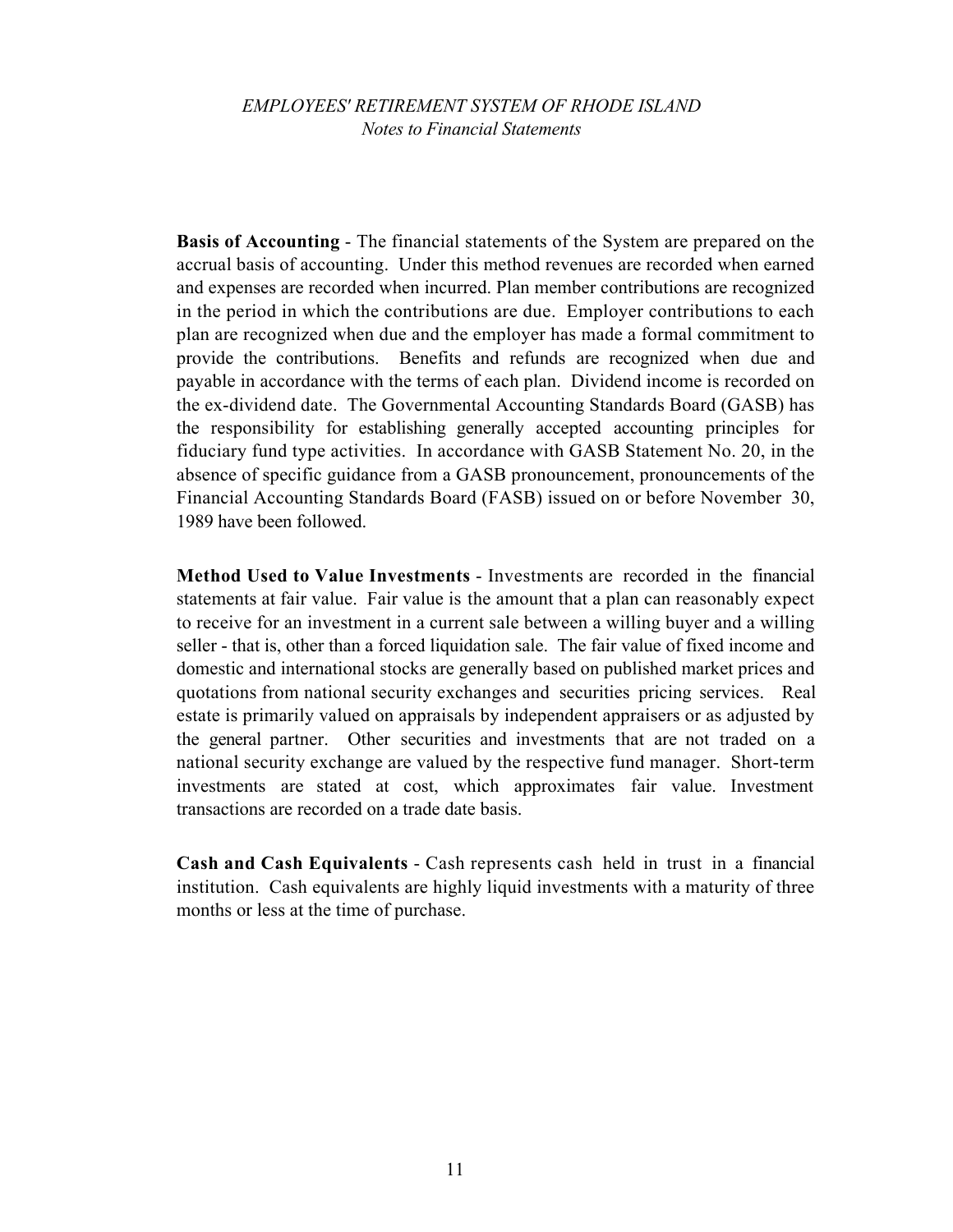**Foreign Currency Exchange Contracts** - The System may enter into foreign currency exchange contracts to minimize the short-term impact of foreign currency fluctuations on the asset and liability positions of foreign investments. The gains or losses on these contracts are included in income in the period in which the exchange rates change. Gains and losses on contracts which hedge specific foreign currency denominated commitments are deferred and recognized in the period in which the transaction is completed.

**Mortgage-Backed Securities** - The System invests in various mortgage-backed securities, such as collateralized mortgage obligations, interest-only strips, and principal-only strips. They are reported in aggregate as U.S. Government and Agency Securities in the disclosure of custodial credit risk (See Note 3 on Investments). The System may invest in interest-only (IO) and principal-only strips (PO) in part to hedge against a rise in interest rates. Interest-only strips are based on cash flows from interest payments on underlying mortgages. Therefore, they are sensitive to pre-payments by mortgagees, which may result from a decline in interest rates. Principal-only strips receive principal cash flows from the underlying mortgages. In periods of rising interest rates, homeowners tend to make fewer mortgage prepayments. The System held no interest-only strips and principal-only strips at June 30, 1998.

**Memorandum Only - Total Columns** - Total columns on the financial statements are captioned "memorandum only" to indicate that they are presented only to facilitate financial analysis. Data in these columns are not comparable to a consolidation. Interfund eliminations have not been made in the aggregation of this data**.**

**Change in Reporting Entity -** The Department of Administration administers, negotiates rates and makes payments related to healthcare benefits provided to certain state retirees. This activity was previously accounted for in the Postemployment Healthcare Fund as part of the Employees' Retirement System. Effective for fiscal 1998, this activity is now reported within the State's General Fund and is included in the State's Comprehensive Annual Financial Report.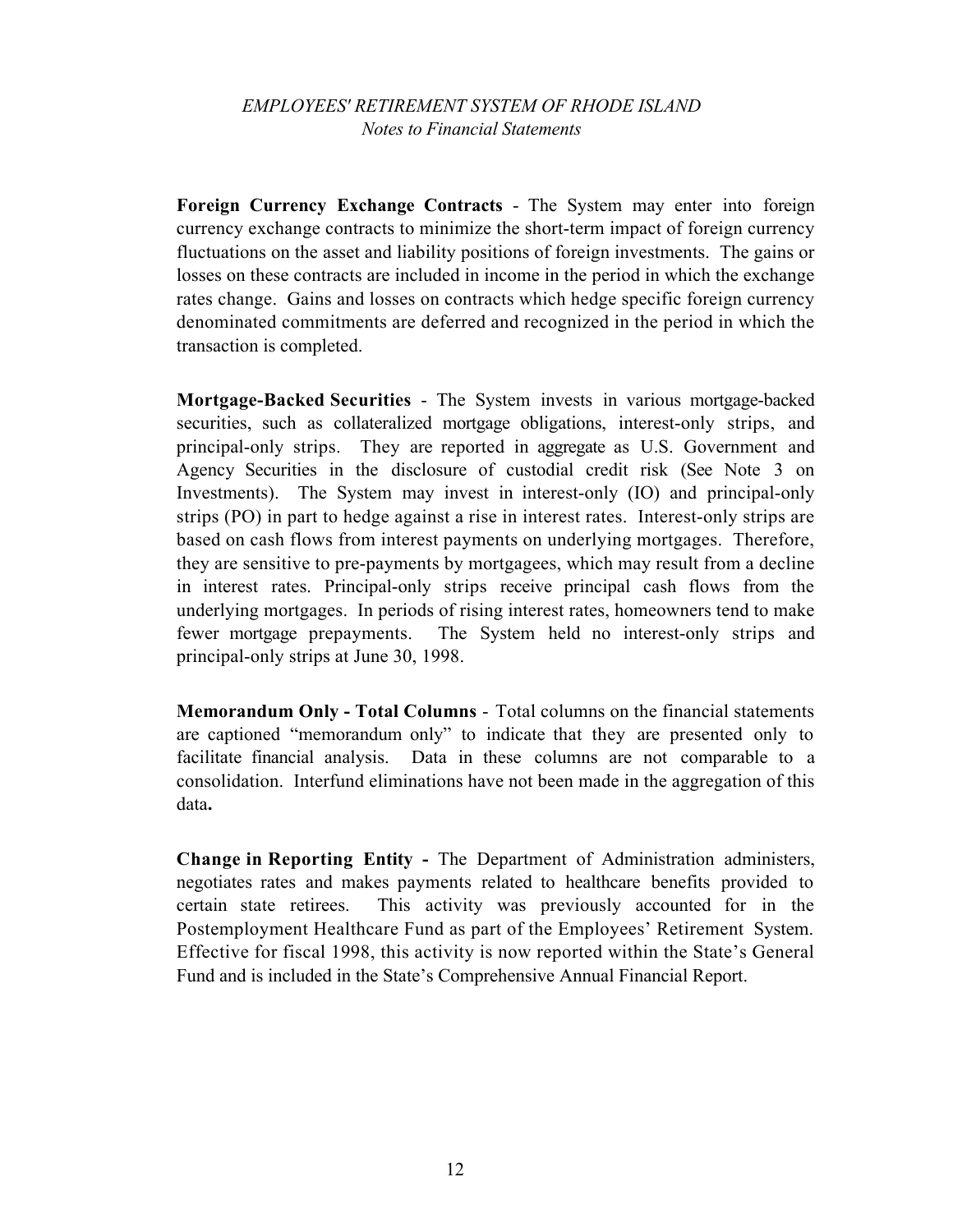# **3. Cash Deposits and Investments**

### **(a). Cash Deposits and Cash Equivalents**

At June 30, 1998, the carrying amounts of the plans' cash deposits are listed below:

|              | <b>ERS</b> | <b>MERS</b>                                            | <b>SPRBT</b> | JRBT. | <b>Total</b> |
|--------------|------------|--------------------------------------------------------|--------------|-------|--------------|
| Book balance |            | $$83,574$ $$87,890$ $$136,082$ $$120,138$ $$427,684$   |              |       |              |
| Bank balance |            | $$268,814$ $$124,593$ $$135,199$ $$119,412$ $$648,018$ |              |       |              |

The bank balances represent the plans' deposits in short-term trust accounts that are covered by federal depository insurance.

Cash equivalents consist of \$4,200,000 in repurchase agreements held by ERS. These are category 1 type investments (See Note 3 (b). Investments).

In accordance with Rhode Island General Laws, Chapter 35-10.1, depository institutions holding deposits of the State, its agencies or governmental subdivisions of the State, shall at a minimum, insure or pledge eligible collateral equal to one hundred percent of time deposits with maturities greater than sixty days. Any of these institutions that do not meet minimum capital standards prescribed by federal regulators shall insure or pledge eligible collateral equal to one hundred percent of deposits, regardless of maturity. None of the System's deposits was required to be collateralized at June 30, 1998.

### **(b). Investments**

The State Investment Commission oversees all investments made by the State of Rhode Island, including those made for the System. Investment managers, engaged by the Commission, at their discretion in accordance with the investment objectives and guidelines for the System make certain investments. The General Treasurer makes certain short-term investments on a daily basis. Rhode Island General Laws, Section 35-10-11 (b)(3) requires that all investments shall be made in securities as would be acquired by prudent persons of discretion and intelligence who are seeking a reasonable income and the preservation of capital.

On July 1, 1992, the State Investment Commission pooled the assets of the ERS with the assets of the MERS for investment purposes only, and assigned units to the plans based on their respective share of market value. On September 29, 1994 and November 1, 1995 the assets of the SPRBT and the JRBT, respectively, were added to the pool for investment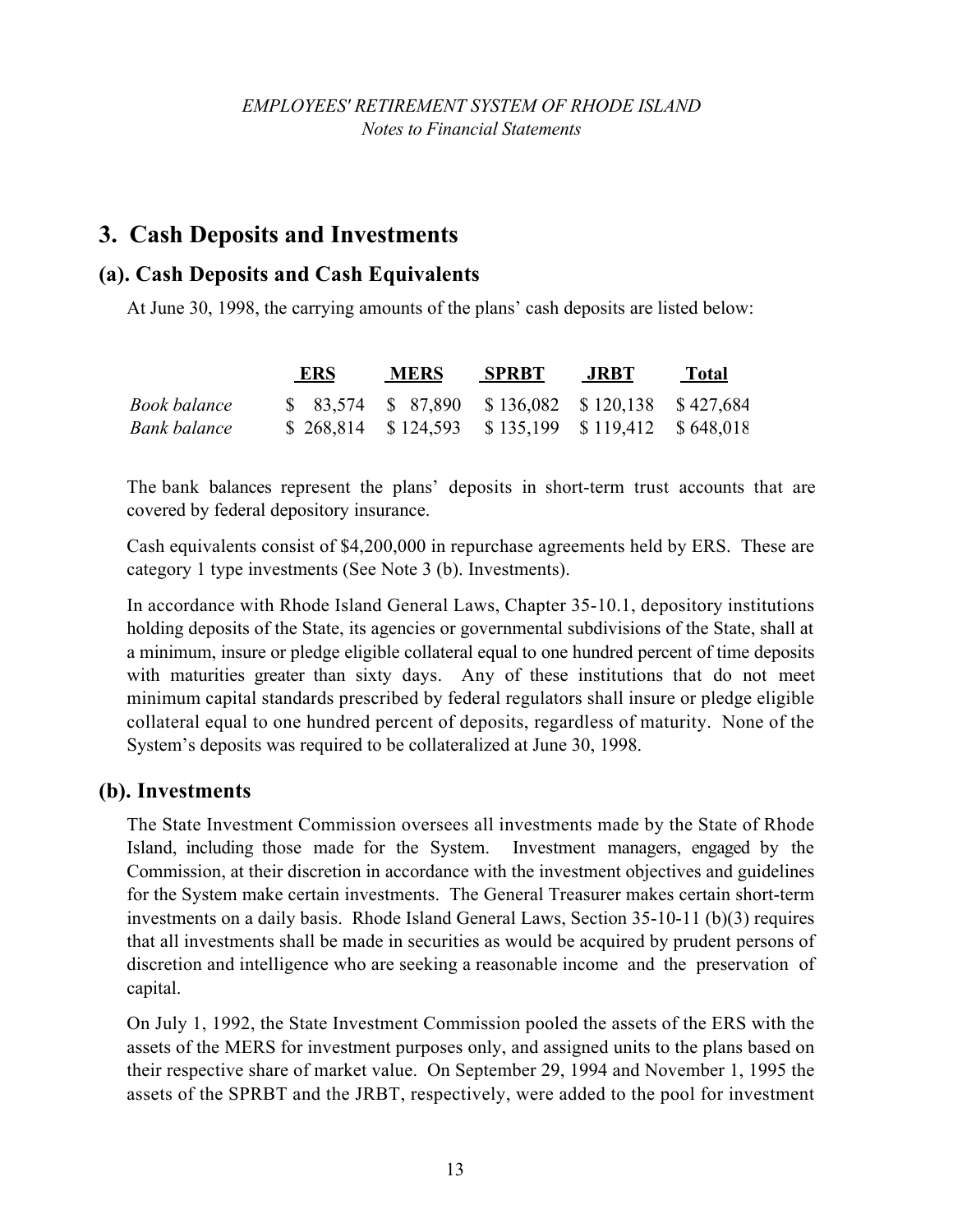purposes only. The custodian bank (State Street Bank) holds most assets of the System in two pooled trusts, Short-term Investment Trust

and Pooled Trust. Each plan holds units in the trusts. The number of units held by each plan is a function of each plans' respective contributions to or withdrawals from the trust.

Certain investments are not pooled and are held by only one plan (Plan specific investments). As of June 30, 1998, the ERS held investments in bonds issued by the R.I. Housing and Mortgage Finance Corporation having a fair value of \$4,148,948 and the R.I. Industrial Facilities Corporation having a fair value of \$23,000,000. These entities are included as discretely presented proprietary component units in the State of Rhode Island Comprehensive Annual Financial Report.

The System's investments (at fair value) are categorized in the following table to give an indication of the level of risk assumed by the entity at June 30, 1998:

**Category 1** includes insured or registered, or securities held by the System or its agent in the System's name.

**Category 2** includes uninsured and unregistered, with securities held by the counterparty's trust department or agent in the System's name.

**Category 3** includes uninsured and unregistered, with securities held by the counterparty, or by its trust department or agent but not in the System's name.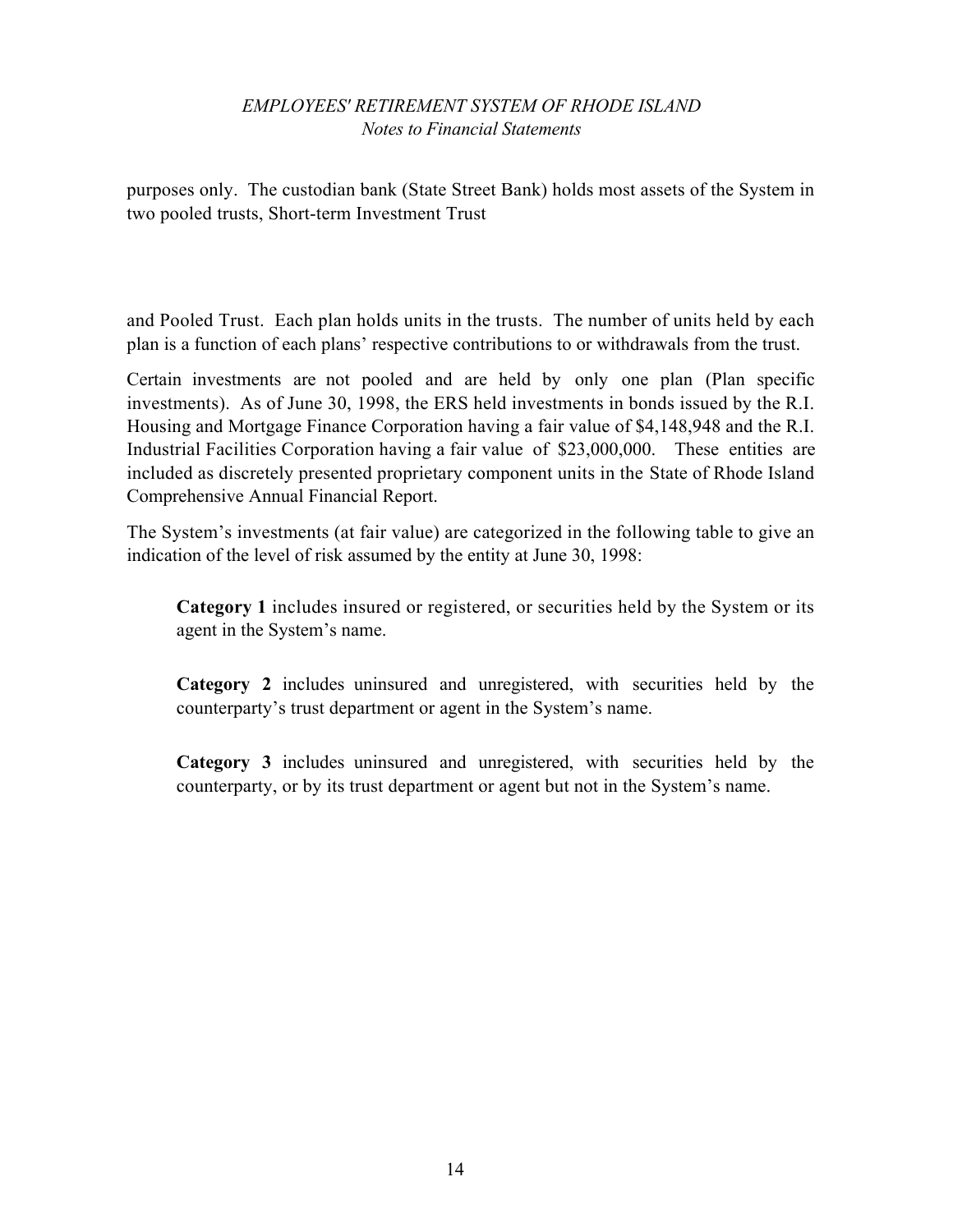|                                                                |    | Short-term<br><b>Investment Fund</b> |              | Pooled<br>Trust |              | Plan<br>Specific |  |
|----------------------------------------------------------------|----|--------------------------------------|--------------|-----------------|--------------|------------------|--|
| <i>Investments - Category 1</i>                                |    |                                      |              |                 |              |                  |  |
| U.S. Government and Agency Securities                          | \$ |                                      |              | 1,463,337,826   | \$           |                  |  |
| Corporate Bonds and Notes                                      |    |                                      |              | 246,244,359     |              | 27,148,948       |  |
| Foreign Bonds                                                  |    |                                      |              | 50,501,206      |              |                  |  |
| <b>Equity Securities</b>                                       |    |                                      |              | 3,082,758,900   |              |                  |  |
| Foreign Equity Securities                                      |    |                                      |              | 680,157,548     |              |                  |  |
| Subtotal                                                       |    |                                      |              | 5,522,999,839   |              | 27,148,948       |  |
| Investments not categorized                                    |    |                                      |              |                 |              |                  |  |
| Real Estate and Venture Capital Limited Partnerships           |    |                                      |              | 167,390,293     |              |                  |  |
| <b>Emerging Markets Equity Mutual Fund</b>                     |    |                                      |              | 69,530,469      |              |                  |  |
| Money Market Mutual Funds                                      |    | 665,302                              |              | 214,598,234     |              | 246,064          |  |
| Subtotal                                                       |    | 665,302                              |              | 451,518,996     |              | 246,064          |  |
| Total                                                          | \$ | 665,302                              | <sup>S</sup> | 5,974,518,835   | <sup>S</sup> | 27,395,012       |  |
| Reconciliation to Investments on Statements of Plan Net Assets |    |                                      |              |                 |              |                  |  |
| Total above                                                    |    | 665,302                              |              | 5,974,518,835   |              | 27,395,012       |  |
| Net investment payable and receivable                          |    | 24,403                               |              | 10,860,836      |              | 738,490          |  |
| Foreign Cash *                                                 |    |                                      |              | 4,263,094       |              |                  |  |
| Domestic Cash *                                                |    |                                      |              | 431,158         |              |                  |  |
| Investments on Statements of Plan Net Assets                   | \$ | 689,705                              | \$           | 5,990,073,923   | S            | 28,133,502       |  |

\*Deposits at the System's custodian bank, which consist of uncollateralized deposits in foreign banks, are not covered by United States federal depository insurance. The deposits in domestic banks are covered by federal depository insurance.

### **(c). Forward Foreign Currency Contracts**

The System may enter into forward foreign currency contracts. These contracts involve risk in excess of the amount reflected in the System's Statements of Plan Net Assets. The face or contract amount in U.S. dollars reflects the total exposure the System has in that particular currency contract. By policy, no more than 50% of actively managed Foreign Equity securities (at fair value) may be hedged into the base currency (US Dollars). The U.S. dollar value of forward foreign currency contracts is determined using forward currency exchange rates supplied by a quotation service. Losses may arise due to changes in the value of the foreign currency or if the counterparty does not perform under the contract.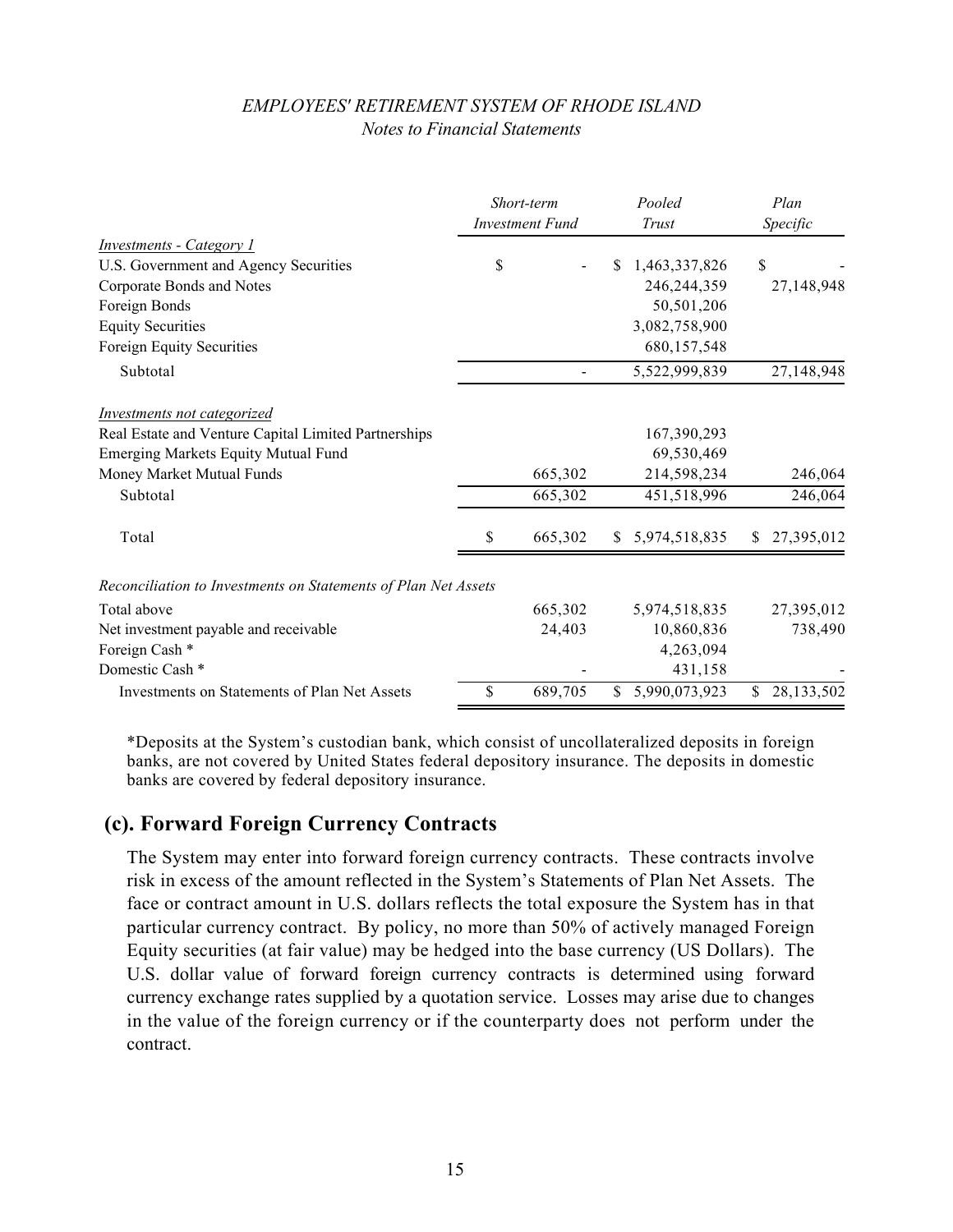# **4. Contributions and Reserves**

Contribution requirements for plan members and employers are established pursuant to Rhode Island General Laws. Employers are required to contribute at an actuarially determined rate. Plan member contributions are fixed by statute.

### **(a). Funding Policy**

### ERS, SPRBT and JRBT

The funding policy, as set forth in Rhode Island General Laws, Section 36-10-2 provides for actuarially determined periodic contributions to the plans. The Employer's contributions to the plans include: (1) normal cost and (2) a payment required to amortize the unfunded frozen actuarial liability of the plans. The ERS' liability is amortized, as of June 30, 1985, over thirty (30) years in multiples of two hundred and fifteen thousandths of one percent (.215%) starting with one multiple in the fiscal year beginning July 1, 1986, and increasing by one multiple in each successive year until the fiscal year ending June 30, 1989; and amortize the remaining unfunded liability of the system as of June 30, 1988, over twenty-seven (27) years beginning in the fiscal year beginning July 1, 1989, calculated such that each year's total unfunded liability payment increases at the assumed rate of inflation over the prior year's total payment. The unfunded liabilities of the SPRBT and JRBT plans are amortized over a 30-year period beginning July 1, 1992. Any subsequent changes to the unfunded liability due to changes to benefits or actuarial assumptions are amortized over a new 30-year period or over the remaining initial amortization period depending on how large the total change to the unfunded liability for each fiscal year is relative to the existing unfunded liability. The normal cost is determined using the frozen entry age cost method.

#### MERS

The funding policy, as set forth in Rhode Island General Laws, Section 45-21-42 provides for actuarially determined periodic contributions to the plans. Each employer's contribution to the plans includes normal cost and a payment, where applicable, to amortize the unfunded actuarial liability. The normal cost is determined using the entry age normal cost method. In 1989, the rules regarding the amortizing of the unfunded liability were changed. The new rules provided that the unfunded liability in 1988 will be amortized over the remainder of a 25-year period which commenced on the date the unit joined the plan. Subsequent divergences from the actuarial assumptions are funded over the projected future salaries of active members.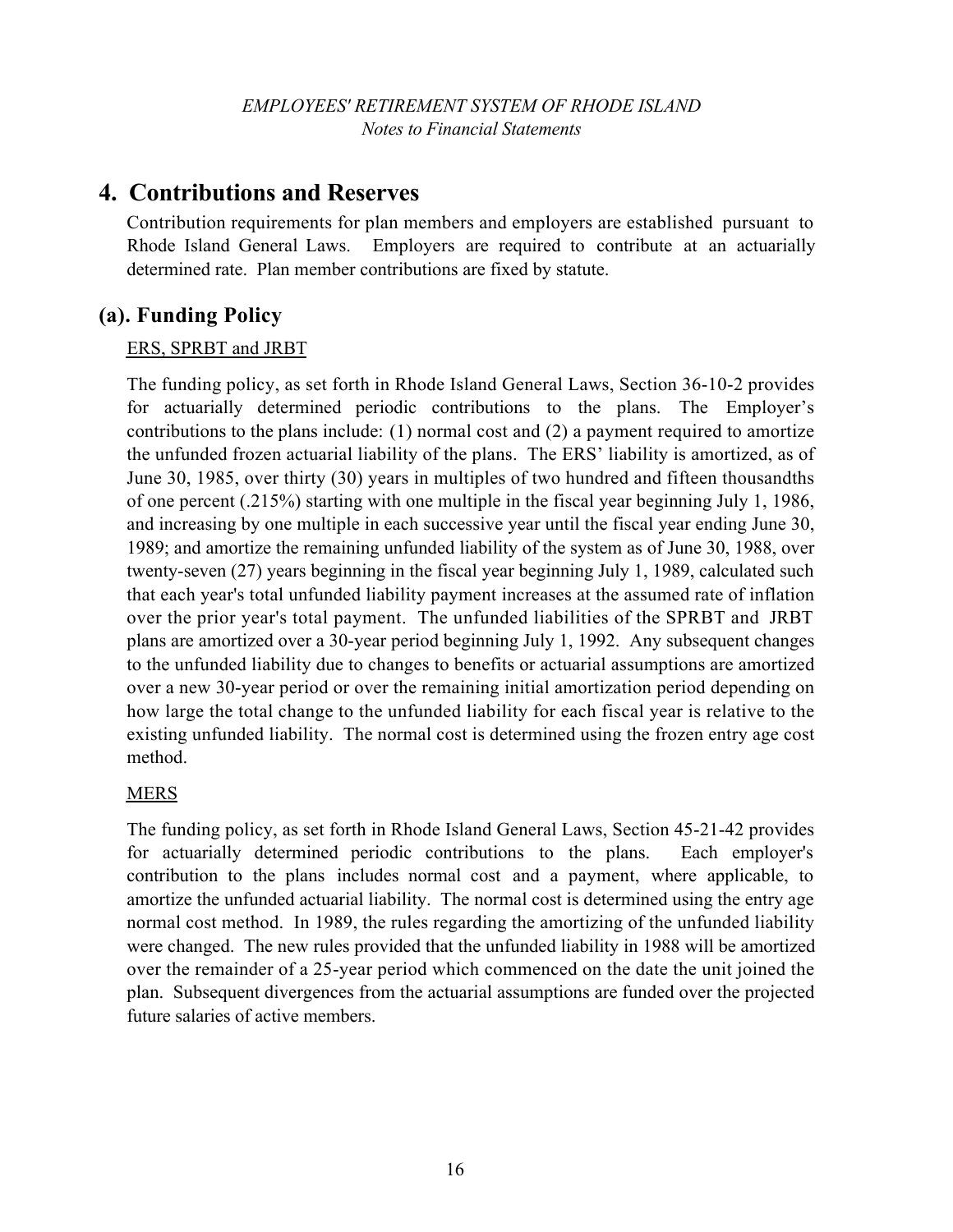#### Administrative Expenses

Administrative costs of the System are financed through investment earnings up to a maximum of 1.5% as reported in the audited financial statements for the next preceding fiscal year.

### **(b). Contributions**

The table below displays the contribution rates for the period ending June 30, 1998:

| Plan                   | <b>Employee</b>                                                                                           | <b>Employer</b>                                                                                                           |
|------------------------|-----------------------------------------------------------------------------------------------------------|---------------------------------------------------------------------------------------------------------------------------|
| <b>ERS</b>             |                                                                                                           |                                                                                                                           |
| <b>State Employees</b> | 8.75%                                                                                                     | 10.83%                                                                                                                    |
| Teachers               | 9.50%                                                                                                     |                                                                                                                           |
| Municipal funded       |                                                                                                           | 8.25% (7.21% for towns not<br>participating in the 1990 early<br>retirement incentive)                                    |
| State funded           |                                                                                                           | $6.00\%$ (5.31% for towns not<br>participating in the 1990 early<br>retirement incentive)                                 |
| <b>MERS</b>            |                                                                                                           |                                                                                                                           |
| General Employees      | $6.00\%$ (additional 1% with a<br>cost-of-living adjustment)                                              | 58 Municipalities, housing authorities,<br>water and sewer districts contributed<br>various actuarially determined rates. |
| <b>Public Safety</b>   | 7.00% (additional 1% with a<br>cost-of-living adjustment and<br>/or $1\%$ with a 20 year service<br>plan) | 42 Municipal police and fire<br>departments contributed various<br>actuarially determined rates.                          |
| <b>SPRBT</b>           | 8.75%                                                                                                     | 12.66%                                                                                                                    |
| <b>JRBT</b>            | 8.75%                                                                                                     | 25.34%                                                                                                                    |

# **5. Payable To Certain Individuals**

The ERS is involved in federal litigation by certain individuals who are contesting the constitutionality of Section 36-9.1-2, which repealed Section 36-9-33 of the General Laws thereby depriving those individuals of the right to participate in the plan. Pursuant to the statute, the plan was required by January 1, 1995, to return to the employees their contribution with interest at the rate of 8% for the applicable time periods during which the contributions were held by the plan. By agreement between the parties, the plan holds employee and employer contributions pending outcome of the litigation or further agreement between the parties. On June 2, 1998, a judgement was entered whereby Section 36-9-33 was found constitutional as applied to certain plaintiffs and unconstitutional as applied to certain other plaintiffs. An appeal was taken by the Retirement Board; however, six of the original plaintiffs have dropped out of the federal litigation and requested refunds. These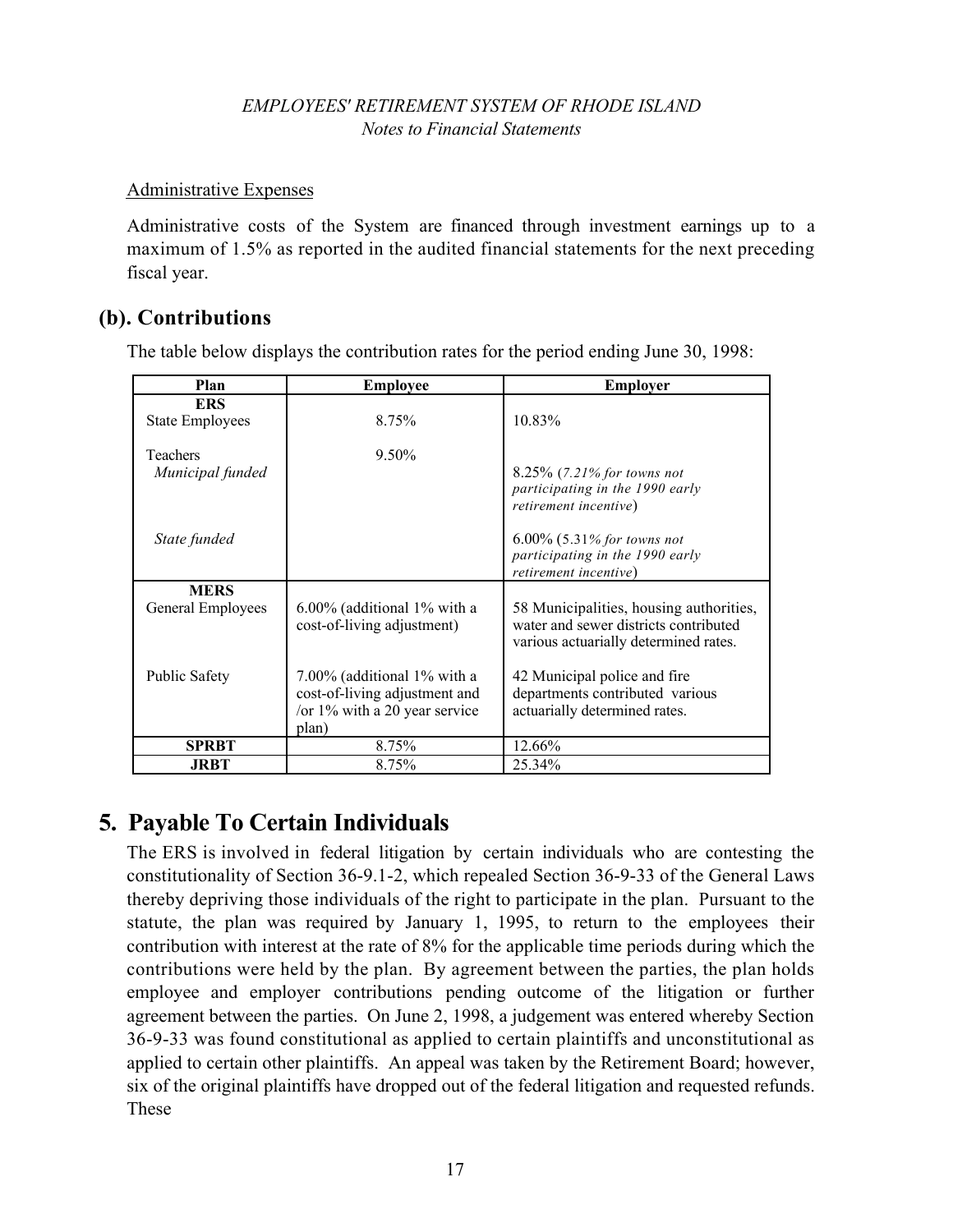refunds have been processed in accordance with the original R.I.G.L 36-9-33 and Section 2 of the June  $2<sup>nd</sup>$  judgement order. Consequently, the payable was increased from \$1,005,488 to \$1,123,087.

# **6. Year 2000 Disclosure**

The Year 2000 issue is the result of shortcomings in many electronic data processing systems and other electronic equipment that may adversely effect the Employees Retirement System of Rhode Island's (ERSRI) operations as early as fiscal year 1999.

ERSRI has completed an inventory of its computer systems and has determined that certain software (telephone system) and personal computers must be upgraded to be Year 2000 compliant. ERSRI has assessed these systems and plans to accomplish remediation by purchasing new, Year 2000 compliant versions of the software and new personal computers where necessary.

ERSRI, through the Treasury, uses external organizations (banks and trust custodians) to make certain payments and invest assets. The external organizations are responsible for any required remediation to these systems. The System's master custodian estimates that their Year 2000 conversion project will be fully completed by September 1999. The General Treasurer of the State of Rhode Island has established a task force comprised of private sector information professionals and treasury managers to evaluate the progress of the external organizations' efforts. Any costs associated with remediation and testing of these systems will be borne by the external organizations.

ERSRI utilizes the statewide accounting system and two specific accounting systems (retirement contributions and pension payroll) that are critical to conducting its operations. The State's Department of Administration maintains these systems and is also responsible for any required remediation. At June 30, 1998 these systems were in the remediation stage.

Because of the unprecedented nature of the Year 2000 issue, its effect and the success of related remediation efforts will not be determinable until the Year 2000 and thereafter. Management cannot assure that ERSRI will be Year 2000 ready, that the ERSRI's remediation efforts will be successful in whole or in part, or that the parties with whom the ERSRI does business will be Year 2000 ready.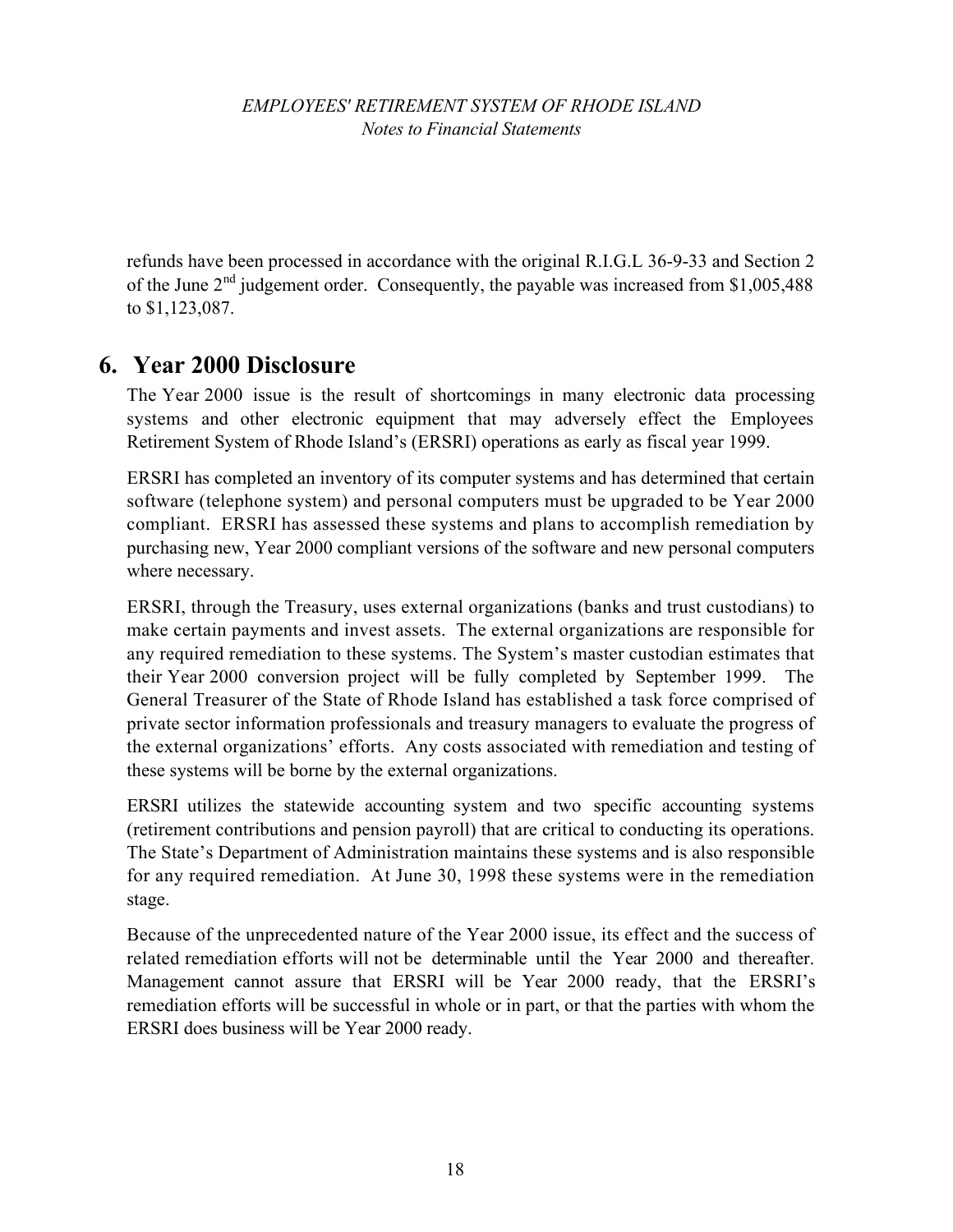### Employees' Retirement System of Rhode Island **REQUIRED SUPPLEMENTARY INFORMATION** *Schedules Of Funding Progress*

| <b>ERS</b> ( <i>State Employees</i> ) |                     |                            |               |                                   |        |               |                 |
|---------------------------------------|---------------------|----------------------------|---------------|-----------------------------------|--------|---------------|-----------------|
|                                       | Actuarial           | <b>Unfunded Frozen</b>     |               |                                   |        |               | UFAL as a       |
| Actuarial                             | Value of Assets     | <b>Actuarial Liability</b> |               | Frozen Actuarial                  | Funded | Covered       | Percentage of   |
| Valuation                             | (AVA)               | (UFAL)                     |               | Liability                         | Ratio  | Payroll       | Covered         |
|                                       |                     |                            |               |                                   |        |               | Payroll         |
| Date                                  | (a)                 | (b)                        |               | <u>(c) = <math>(a + b)</math></u> | (a/c)  | (d)           | (b/d)           |
| 6/30/92                               | \$1,056,085,500     | \$428,793,000              |               | \$1,484,878,500                   | 71.1%  | \$418,683,300 | 102.4%          |
| 6/30/93                               | 1,151,128,700       | 434,225,700                |               | 1,585,354,400                     | 72.6%  | 444,572,000   | 97.7%           |
| 6/30/94                               | 1,234,373,500       | 438,794,100                |               | 1,673,167,600                     | 73.8%  | 454,687,000   | 96.5%           |
| 6/30/95                               | 1,345,530,000       | 442,370,600                |               | 1,787,900,600                     | 75.3%  | 440,574,000   | 100.4%          |
| 6/30/96                               | 1,529,403,200       | 444,814,700                |               | 1,974,217,900                     | 77.5%  | 452,608,500   | 98.3%           |
| 6/30/97                               | 1,810,447,600       | 502,116,100                |               | 2,312,563,700                     | 78.3%  | 443,709,300   | 113.2%          |
| <b>ERS</b> ( <i>Teachers</i> )        |                     |                            |               |                                   |        |               |                 |
| 6/30/92                               | \$1,352,892,300     | \$735,319,400              |               | \$2,088,211,700                   | 64.8%  | \$458,958,600 | 160.2%          |
| 6/30/93                               | 1,492,915,800       | 745,698,400                |               | 2,238,614,200                     | 66.7%  | 473,295,000   | 157.6%          |
| 6/30/94                               | 1,642,292,300       | 754,727,900                |               | 2,397,020,200                     | 68.5%  | 485,325,000   | 155.5%          |
| 6/30/95                               | 1,824,102,300       | 762,202,100                |               | 2,586,304,400                     | 70.5%  | 507,125,000   | 150.3%          |
| 6/30/96                               | 2,181,535,900       | 767,893,900                |               | 2,949,429,800                     | 74.0%  | 556,114,500   | 138.1%          |
| 6/30/97                               | 2,626,621,500       | 953,031,000                |               | 3,579,652,500                     | 73.4%  | 604,076,600   | 157.8%          |
| <b>SPRBT</b>                          |                     |                            |               |                                   |        |               |                 |
| 6/30/94                               | \$926,300           | \$530,800                  |               | \$1,457,100                       | 63.6%  | \$3,060,300   | 17.3%           |
| 6/30/95                               | 1,858,800           | 545,700                    |               | 2,404,500                         | 77.3%  | 4,751,100     | 11.5%           |
| 6/30/96                               | 3,115,500           | 560,200                    |               | 3,675,700                         | 84.8%  | 4,948,800     | 11.3%           |
| 6/30/97                               | 4,861,569           | 574,344                    |               | 5,435,913                         | 89.4%  | 5,370,985     | 10.7%           |
| <b>JRBT</b>                           |                     |                            |               |                                   |        |               |                 |
| 6/30/94                               | \$462,800           | \$38,500                   |               | \$501,300                         | 92.3%  | \$1,521,700   | 2.5%            |
| 6/30/95                               | 801,300             | 39,700                     |               | 841,000                           | 95.3%  | 2,398,400     | 1.7%            |
| 6/30/96                               | 1,345,100           | 40,800                     |               | 1,385,900                         | 97.1%  | 2,596,900     | 1.6%            |
| 6/30/97                               | 2,607,482           | 900,845                    |               | 3,508,327                         | 74.3%  | 2,815,218     | 32.0%           |
| <b>MERS</b>                           |                     |                            |               |                                   |        |               |                 |
|                                       | Actuarial           | Actuarial Accrued          |               | Unfunded                          |        |               | UAAL as a       |
| Actuarial                             | Value of            | Liability (AAL)            |               | AAL                               | Funded | Covered       | Percentage of   |
| Valuation                             | Assets              | - Entry Age -              |               | (UAAL)                            | Ratio  | Payroll       | Covered         |
|                                       |                     |                            |               |                                   |        |               | Payroll         |
| Date                                  | (a)                 | (b)                        |               | $(b - a)$                         | (a/b)  | (c)           | $((b - a) / c)$ |
| 6/30/94                               | \$<br>445,340,947   | \$<br>369,782,138          | $\mathcal{S}$ | (75, 558, 809)                    | 120.4% | \$133,213,341 | $(56.72)\%$     |
| 6/30/95                               | \$<br>485,074,227   | 416,731,907                |               | (68, 342, 320)                    | 116.4% | 151,125,008   | $(45.22)\%$     |
| 6/30/96                               | \$<br>564,388,311   | 465,004,064                |               | (99, 384, 247)                    | 121.4% | 153,750,203   | $(64.64)\%$     |
| 6/30/97                               | \$<br>667, 632, 428 | 502,247,591                |               | (165, 384, 837)                   | 132.9% | 167,527,881   | $(98.72)\%$     |

*See notes to required supplementary information*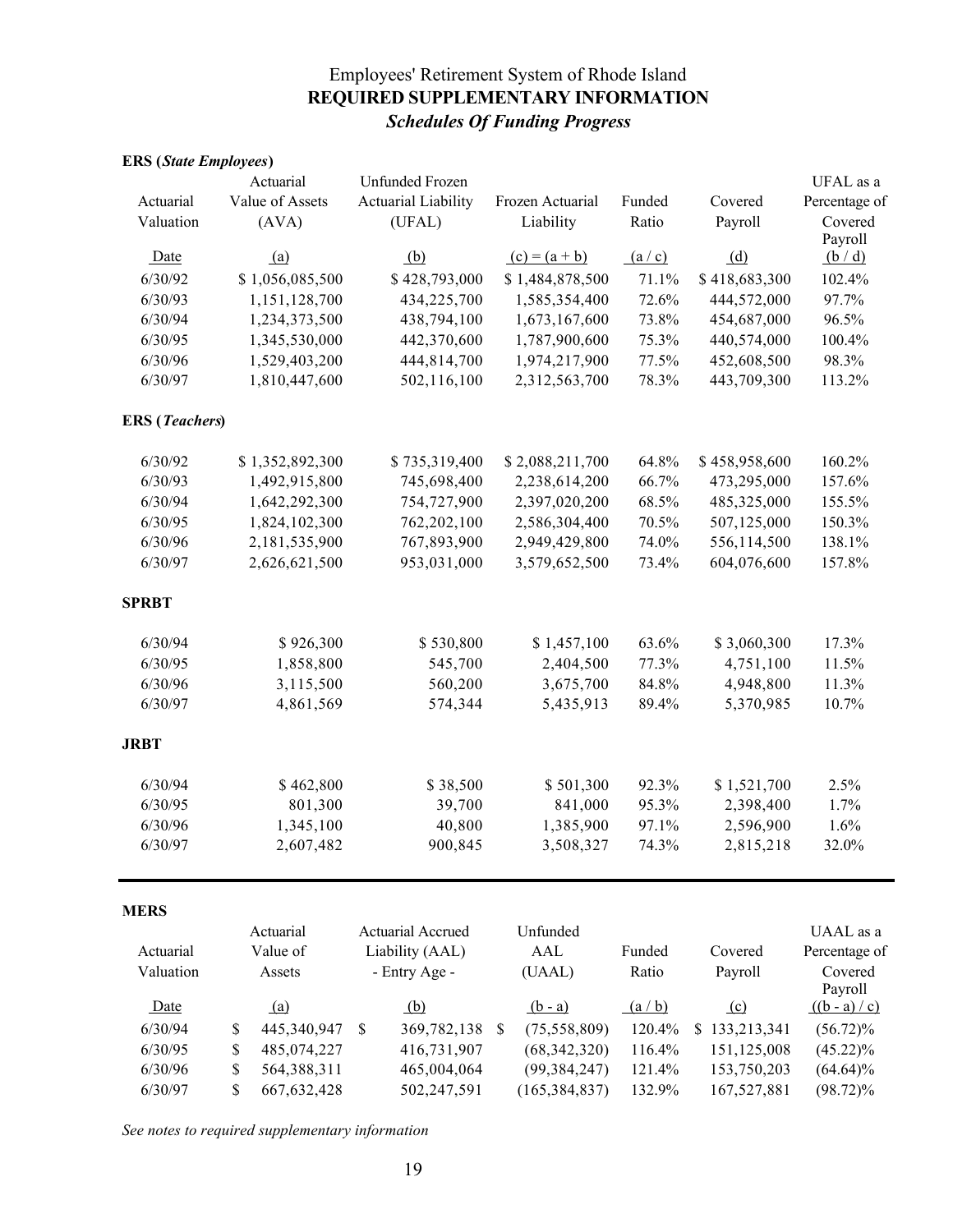### Employees' Retirement System of Rhode Island **REQUIRED SUPPLEMENTARY INFORMATION**  *Schedules Of Contributions From The Employers And Other Contributing Entity*

| <b>ERS</b>           |                        |             |                  |             |                      |             |  |
|----------------------|------------------------|-------------|------------------|-------------|----------------------|-------------|--|
| Fiscal               | <b>State Employees</b> |             | Teachers (State) |             | Teachers (Employers) |             |  |
| Year Ended           | Annual Required        | Percentage  | Annual Required  | Percentage  | Annual Required      | Percentage  |  |
| June $30$            | Contribution           | Contributed | Contribution     | Contributed | Contribution         | Contributed |  |
| 1998                 | 51,307,685             | 100%        | 35,005,382       | 100%        | 52,040,574           | 100%        |  |
| 1997                 | 45,403,827             | 100%        | 34,871,679       | 100%        | 48,945,845           | 100%        |  |
| 1996                 | 42,949,692             | 100%        | 30,779,586       | 100%        | 47,238,332           | 100%        |  |
| 1995                 | 52,569,291             | 66%         | 36,922,896       | $81\%$      | 50,217,729           | 100%        |  |
| 1994                 | 47,586,243             | $100\%$     | 32,746,070       | 100%        | 47,098,906           | 100%        |  |
| 1993                 | 41,263,624             | 100%        | 25,276,034       | 100%        | 43,184,283           | 100%        |  |
|                      |                        |             |                  |             |                      |             |  |
| <b>MERS</b>          |                        |             |                  |             |                      |             |  |
| Fiscal               |                        |             |                  |             |                      |             |  |
| Year Ended           | Annual Required        | Percentage  |                  |             |                      |             |  |
| June 30              | Contribution           | Contributed |                  |             |                      |             |  |
| 1998                 | 5,139,666              | 100%        |                  |             |                      |             |  |
| 1997                 | 8,734,795              | 100%        |                  |             |                      |             |  |
| 1996                 | 4,600,276              | 100%        |                  |             |                      |             |  |
| 1995                 | 4,481,460              | $100\%$     |                  |             |                      |             |  |
| 1994                 | 4,694,650              | 100%        |                  |             |                      |             |  |
| 1993                 | 9,513,580              | 100%        |                  |             |                      |             |  |
|                      |                        |             |                  |             |                      |             |  |
| <b>SPRBT</b>         |                        |             |                  |             |                      |             |  |
| Fiscal               |                        |             |                  |             |                      |             |  |
| Year Ended           | Annual Required        | Percentage  |                  |             |                      |             |  |
| June 30              | Contribution           | Contributed |                  |             |                      |             |  |
| 1998                 | 602,630                | 100%        |                  |             |                      |             |  |
| 1997                 | 453,621                | 100%        |                  |             |                      |             |  |
| 1996                 | 717,874                | $100\%$     |                  |             |                      |             |  |
| 1995                 | 606,150                | 100%        |                  |             |                      |             |  |
|                      |                        |             |                  |             |                      |             |  |
| <b>JRBT</b>          |                        |             |                  |             |                      |             |  |
| Fiscal<br>Year Ended |                        |             |                  |             |                      |             |  |
|                      | Annual Required        | Percentage  |                  |             |                      |             |  |
| June $30$            | Contribution           | Contributed |                  |             |                      |             |  |
| 1998                 | 744,054                | $100\%$     |                  |             |                      |             |  |
| 1997                 | 618,513                | 100%        |                  |             |                      |             |  |
| 1996                 | 260,299                | 100%        |                  |             |                      |             |  |
| 1995                 | 155,840                | $100\%$     |                  |             |                      |             |  |

*See notes to required supplementary information*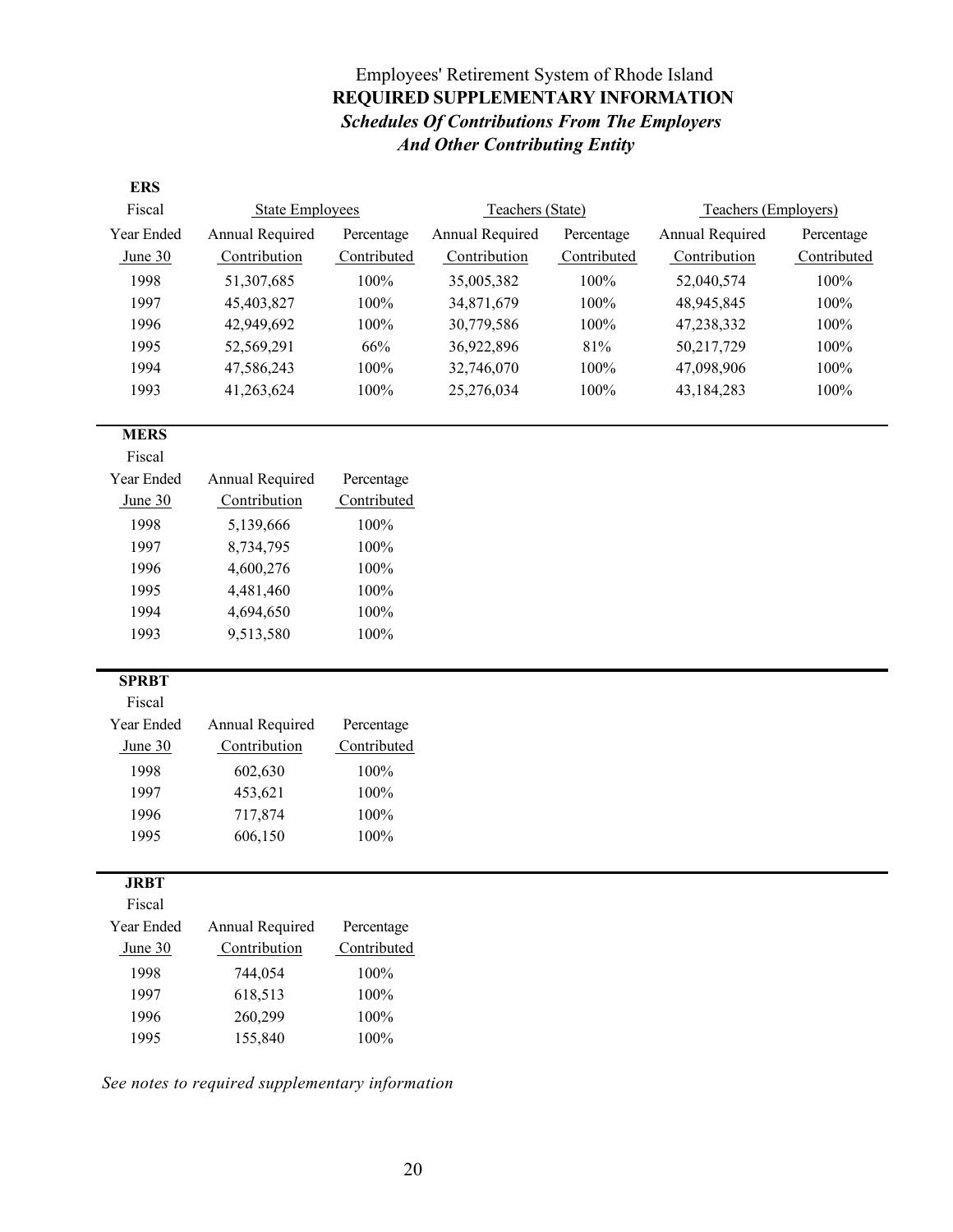*EMPLOYEES' RETIREMENT SYSTEM OF RHODE ISLAND Notes to Required Supplementary Information Fiscal Year Ended June 30, 1998*

### **1. Schedules Of Funding Progress**

Effective with the June 30, 1997 valuation, certain actuarial assumptions were changed due to an experience study. Specifically, the actuarial value of assets for ERS, MERS, SPRBT and JRBT was reset to equal the fair market value of assets at June 30, 1997. The investment rate of return was increased from 8.00% to 8.25%. Projected salary increases were changed from a fixed percentage to a sliding scale based on age and service. The inflation assumption was increased to 3.5% from 3.0%.

Effective with the June 30, 1996 valuation, the actuarial value of assets for ERS and MERS was reset to equal the market value of assets at June 30, 1996.

In 1993 the Retirement Board elected to compute future fiscal year costs one extra year in advance to assist the fiscal budget process. Therefore employer costs for fiscal years ending June 30, 1997, 1998, 1999 and 2000 are based on the valuation results and data as of June 30, 1994, 1995, 1996 and 1997 respectively.

The MERS funded ratio is a composite of all units in the plan. The System performs a separate valuation for each unit.

Historical trend information has been presented for all years, for which it is available.

# **2. Schedules Of Employer Contributions**

In the fiscal year ended June 30, 1994, the contributions to MERS reflect a reduction mainly due to a mark-to-market of the assets and change to the salary growth assumption from a graduated scale to a fixed 4.5% annually.

The MERS contributions for the fiscal year ended June 30, 1997 include a \$3,843,955 transfer from a new unit joining the plan.

In the fiscal year ended June 30, 1995, ERS also contributed less than 100% of the required contribution. This is the result of fiscal year 1991 supplemental budget legislation; whereby, the State of Rhode Island (the State) withdrew \$20,788,812 from ERS. The Internal Revenue Service (IRS) determined that this action was in violation of Section 401(a) of the Internal Revenue Code (the Code). On February 4, 1994, the District Director of the IRS approved an agreement between the State and the IRS whereby the State agreed to repay to the ERS by no later than December 31, 1994, \$20,788,812 plus accrued interest at eight percent (8%) compounded monthly retroactive to March 1, 1991. As of December 31, 1994, the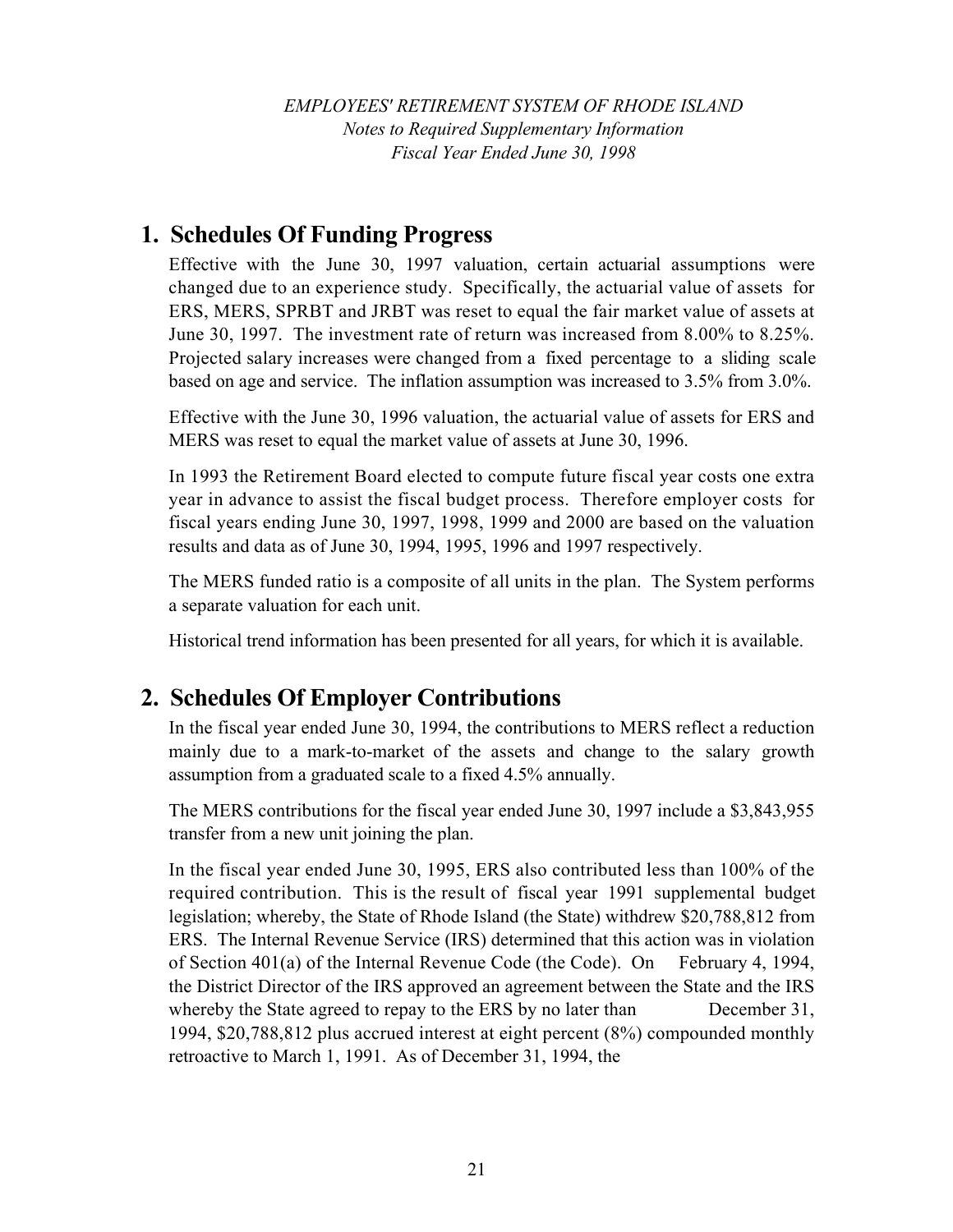### *EMPLOYEES' RETIREMENT SYSTEM OF RHODE ISLAND Notes to Required Supplementary Information Fiscal Year Ended June 30, 1998*

State repaid the amount withdrawn plus interest by designating current year contributions as payment of the obligation.

The SPRBT and JRBT made contributions prior to 1995 but such contributions were not based on actuarial valuations.

The information presented in the required supplementary schedules was determined as part of the actuarial valuations at the dates indicated. Additional information as of the latest actuarial valuation follows.

# **3. Actuarial Assumptions and Methods**

|                                                                     |                                         | <b>ERS</b>                                     |                                                                                                              |                                         |                                        |
|---------------------------------------------------------------------|-----------------------------------------|------------------------------------------------|--------------------------------------------------------------------------------------------------------------|-----------------------------------------|----------------------------------------|
|                                                                     | <b>State Employees</b>                  | <b>Teachers</b>                                | <b>MERS</b>                                                                                                  | <b>SPRBT</b>                            | <b>JRBT</b>                            |
| <b>Valuation Date</b>                                               | 6/30/97                                 | 6/30/97                                        | 6/30/97                                                                                                      | 6/30/97                                 | 6/30/97                                |
| <b>Actuarial Cost</b>                                               | Frozen Entry                            | Frozen Entry                                   | Entry Age Normal                                                                                             | Frozen Entry                            | Frozen Entry                           |
| Method                                                              | Age                                     | Age                                            |                                                                                                              | Age                                     | Age                                    |
| <b>Amortization Method</b>                                          | Level Percent<br>of Payroll -<br>Closed | <b>Level Percent</b><br>of Payroll -<br>Closed | Initial base:<br>Level Dollar-<br>Closed<br>All subsequent<br>changes:<br>Level Percent of<br>Payroll - Open | Level Percent<br>of Payroll -<br>Closed | Level Percent of<br>Payroll-<br>Closed |
| <b>Equivalent Single</b><br>Remaining<br><b>Amortization Period</b> | 18 years                                | 19 years                                       | Various                                                                                                      | 25 years                                | 30 years                               |
| <b>Asset Valuation</b>                                              | Market Value                            | Market Value                                   | Market Value of                                                                                              | Market Value                            | Market Value of                        |
| Method                                                              | of Assets                               | of Assets                                      | Assets                                                                                                       | of Assets                               | Assets                                 |
| Actuarial<br>Assumptions                                            |                                         |                                                |                                                                                                              |                                         |                                        |
| <b>Investment Rate</b><br>of Return                                 | 8.25%                                   | 8.25%                                          | 8.25%                                                                                                        | 8.25%                                   | 8.25%                                  |
| Projected Salary<br>Increases                                       | $4.75%$ to<br>8.75%                     | $4.25%$ to<br>13.25%                           | <b>General Employees</b><br>4.75% to 10.75%<br>Police & Fire<br>Employees 5.00%<br>to $15.00\%$              | 5.00% to<br>15.00%                      | 5.50%                                  |
| Inflation                                                           | 3.50%                                   | 3.50%                                          | 3.50%                                                                                                        | 3.50%                                   | 3.50%                                  |
| Cost of Living                                                      | $3.0\%$                                 | $3.0\%$                                        | 3.0%<br>Non-                                                                                                 | $$1,500$ per                            | 3.0%                                   |
| Adjustments                                                         | compounded                              | compounded                                     | compounded                                                                                                   | annum                                   | (see Notel(b)(4))                      |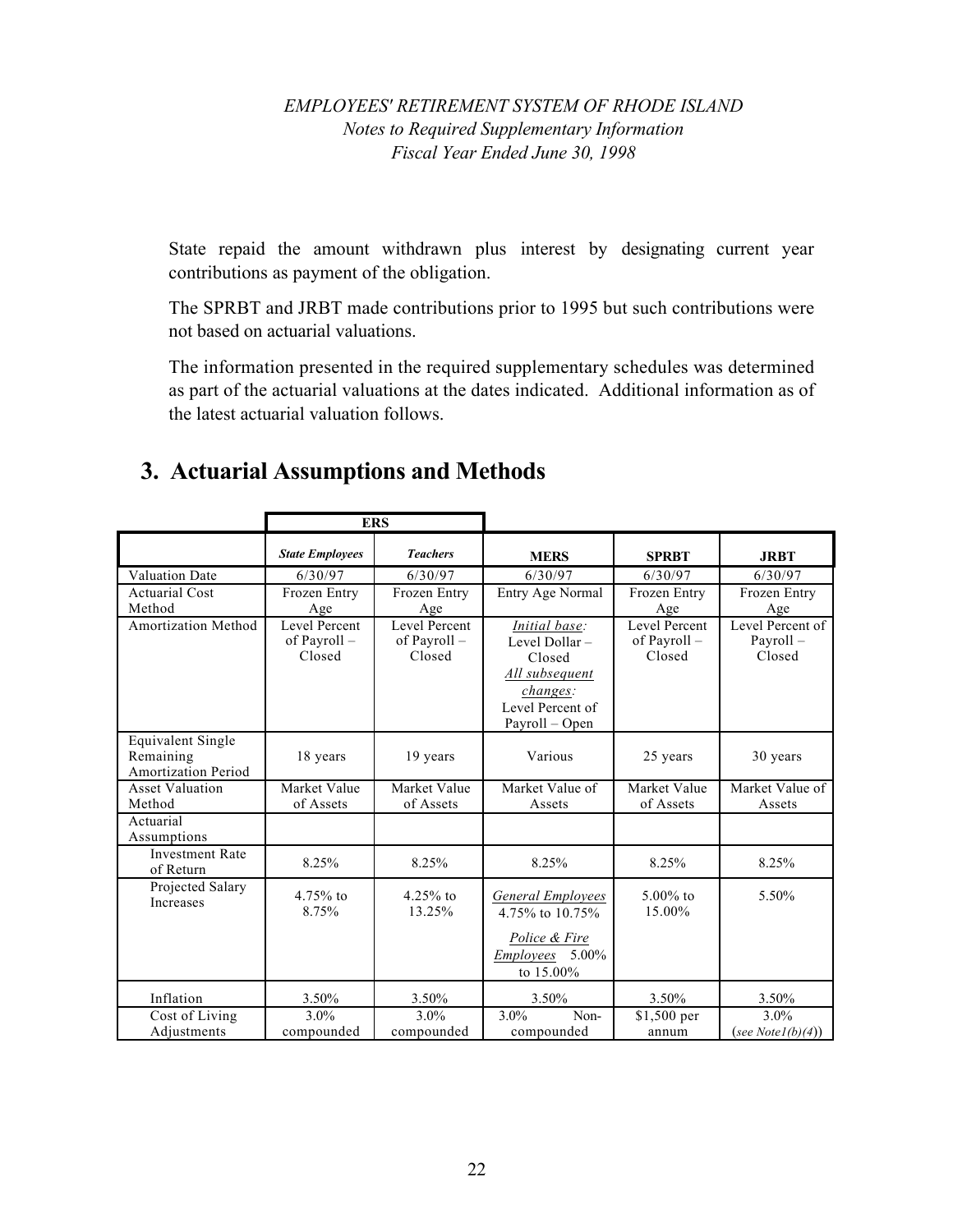State of Rhode Island and Probidence Plantations



**GENERAL ASSEMBLY** Office of the Auditor General

OFFICE  $(401)$  222-2435<br>FAX (401) 222-2111

1145 Main Street Pawtucket, Rhode Island 02860-4807

### **INDEPENDENT AUDITOR'S REPORT ON COMPLIANCE AND ON INTERNAL CONTROL OVER FINANCIAL REPORTING BASED ON AN AUDIT OF FINANCIAL STATEMENTS PERFORMED IN ACCORDANCE WITH** *GOVERNMENT AUDITING STANDARDS*

#### JOINT COMMITTEE ON LEGISLATIVE SERVICES, GENERAL ASSEMBLY STATE OF RHODE ISLAND AND PROVIDENCE PLANTATIONS:

We have audited the statements of plan net assets of the State of Rhode Island and Providence Plantations Employees' Retirement System (the System) as of June 30, 1998 and the related statements of changes in plan net assets for the year then ended, and have issued our report thereon dated February 12, 1999, which was qualified because insufficient audit evidence exists to support the System's disclosures with respect to the Year 2000 issue. We conducted our audit in accordance with generally accepted auditing standards and the standards applicable to financial audits contained in *Government Auditing Standards*, issued by the Comptroller General of the United States.

### **Compliance**

As part of obtaining reasonable assurance about whether the System's financial statements are free of material misstatement, we performed tests of its compliance with certain provisions of laws, regulations, and contracts, noncompliance with which could have a direct and material effect on the determination of financial statement amounts. However, providing an opinion on compliance with those provisions was not an objective of our audit and, accordingly, we do not express such an opinion. The results of our tests disclosed no instances of noncompliance that are required to be reported under *Government Auditing Standards*. However, we noted certain immaterial instances of noncompliance that we will report to the management of the System in a separate communication.

# **Internal Control Over Financial Reporting**

In planning and performing our audit, we considered the System's internal control over financial reporting in order to determine our auditing procedures for the purpose of expressing our opinion on the financial statements and not to provide assurance on the internal control over financial reporting. Our consideration of the internal control over financial reporting would not necessarily disclose all matters in the internal control over financial reporting that